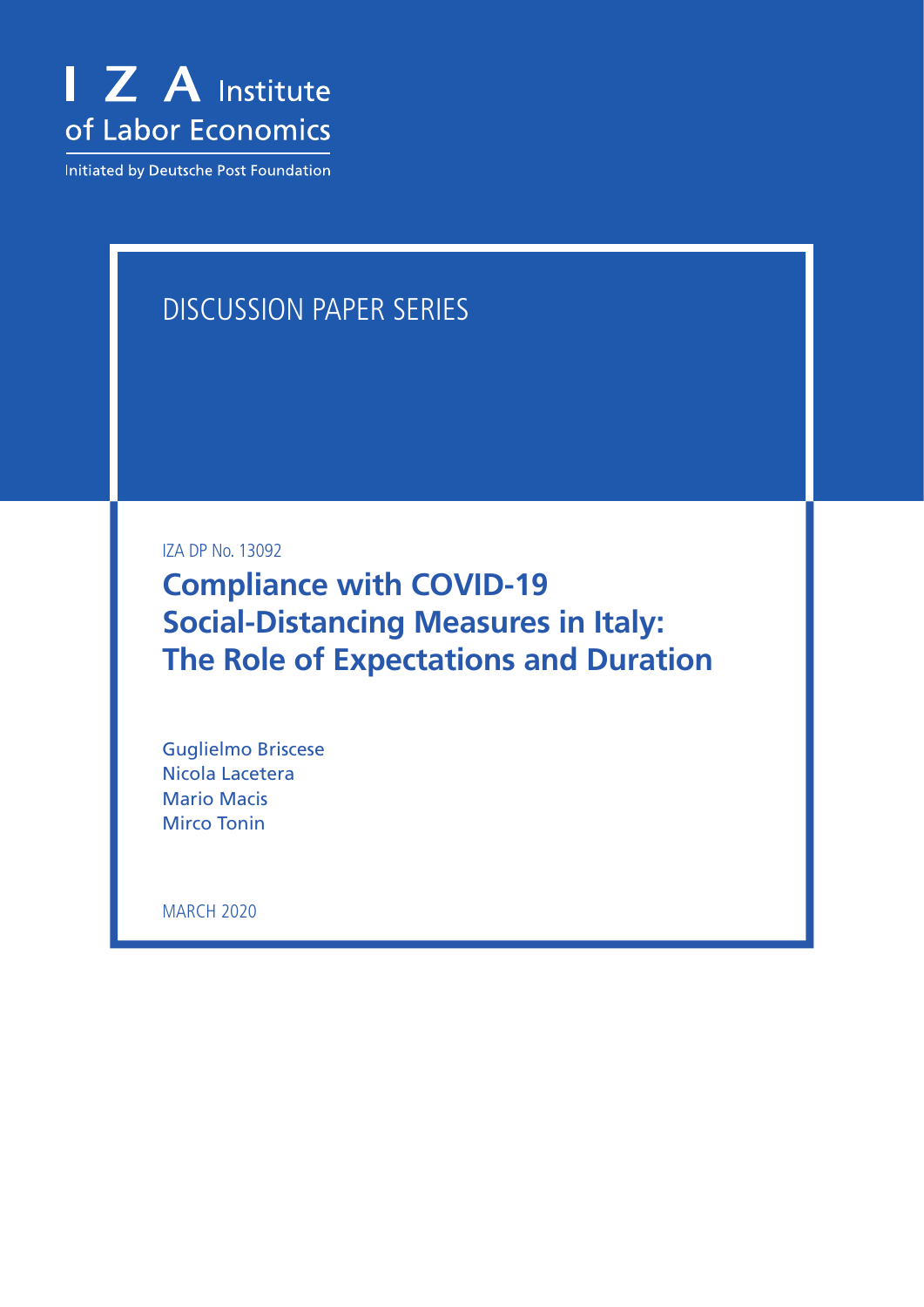

Initiated by Deutsche Post Foundation

## DISCUSSION PAPER SERIES

IZA DP No. 13092

## **Compliance with COVID-19 Social-Distancing Measures in Italy: The Role of Expectations and Duration**

**Guglielmo Briscese** *University of Chicago*

**Nicola Lacetera** *University of Toronto*

#### **Mario Macis**

*Johns Hopkins University and IZA*

#### **Mirco Tonin**

*Free University of Bozen-Bolzano, CESifo, Dondena Centre for Research on Social Dynamics and Public Policy, Bocconi University and IZA*

MARCH 2020

Any opinions expressed in this paper are those of the author(s) and not those of IZA. Research published in this series may include views on policy, but IZA takes no institutional policy positions. The IZA research network is committed to the IZA Guiding Principles of Research Integrity.

The IZA Institute of Labor Economics is an independent economic research institute that conducts research in labor economics and offers evidence-based policy advice on labor market issues. Supported by the Deutsche Post Foundation, IZA runs the world's largest network of economists, whose research aims to provide answers to the global labor market challenges of our time. Our key objective is to build bridges between academic research, policymakers and society.

IZA Discussion Papers often represent preliminary work and are circulated to encourage discussion. Citation of such a paper should account for its provisional character. A revised version may be available directly from the author.

ISSN: 2365-9793

**IZA – Institute of Labor Economics**

| Schaumburg-Lippe-Straße 5-9 | Phone: +49-228-3894-0       |             |
|-----------------------------|-----------------------------|-------------|
| 53113 Bonn, Germany         | Email: publications@iza.org | www.iza.org |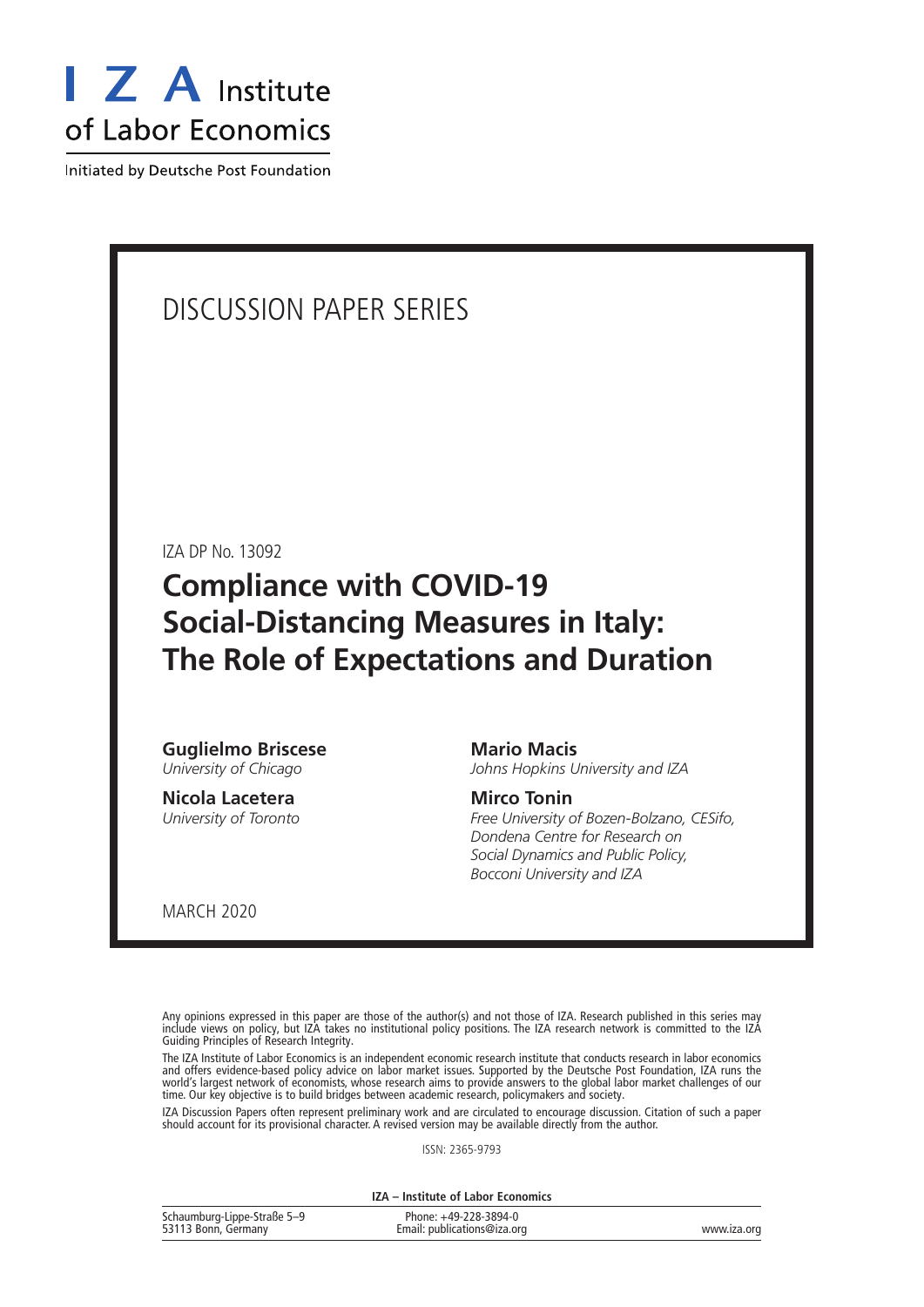## ABSTRACT

# **Compliance with COVID-19 Social-Distancing Measures in Italy: The Role of Expectations and Duration**

We study how intentions to comply with the self-isolation restrictions enacted in Italy in response to the COVID-19 crisis respond to the length of their possible extension. Based on a survey of a representative sample of Italian residents (N=894), we find that respondents who are positively surprised by a given hypothetical extension (i.e. the extension is shorter than what they expected) are more willing to increase their self-isolation. In contrast, negative surprises (extensions longer than expected) relate with a lower willingness to comply. In a context where individual compliance has collective benefits, but full enforcement is costly and controversial, communication and persuasion have a fundamental role. Our findings provide insights to public authorities on how to announce lockdown measures and manage people's expectations.

| JEL Classification: | H12, I12, I18, D84, D91                                |
|---------------------|--------------------------------------------------------|
| Keywords:           | COVID-19, expectations, compliance, social distancing, |
|                     | behavioural change                                     |

#### **Corresponding author:**

Mirco Tonin Faculty of Economics and Management University of Bozen-Bolzano Piazza Università 1 I-39100 Bozen-Bolzano Italy E-mail: mirco.tonin@unibz.it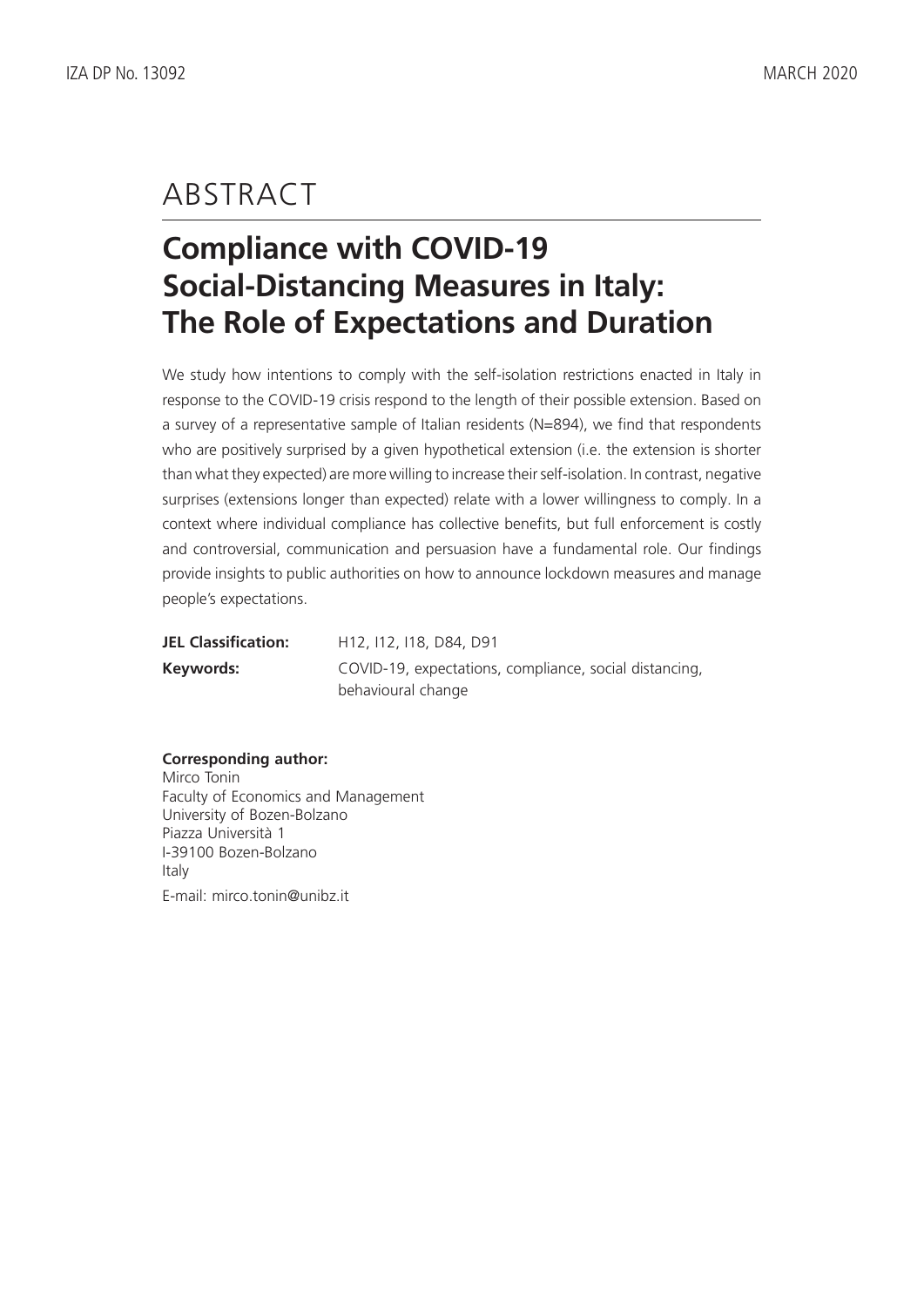#### **1. Introduction**

The governments of many countries hit by the COVID-19 pandemic have introduced, or are considering enacting, measures of "social distancing" to slow down the spread of the contagion, limit infections and casualties, and alleviate the pressure on health service providers. These provisions include canceling group events, mandating people to work from home, closing schools and commercial activities, and limit people's freedom to leave their homes. The effectiveness of these measures crucially relies on compliance by the public. There are several factors that may affect compliance, such as the awareness of the provisions, the severity of penalties for transgressions, the support and trust toward the authorities that enact them, and the severity of the (economic and psychological) costs of isolation.

In this study, we focus on whether and how people's planned compliance with self-isolation measures depends on their announced duration, as well as on the (mis)match between announced duration and people's expectations**.** In the Hubei province of China, where the virus originated and first spread, authorities imposed a strict version of social isolation, i.e. the prohibition of leaving one's home, without setting a defined end date [1, 2]. In Italy and other countries including Canada, France, the United States, India and the United Kingdom, instead, the government announced that social distancing measures similar to those in China would be in place for a *defined* period. In the case of Italy, initially the provisions defined about one month for school closures and limitations to people's ability to leave their homes, and two weeks for the closing of commercial activities (see Figure 1 and Table SI1 for the timeline of COVID-19 events and policy responses in Italy). However, as COVID-19 cases continue to rise, several countries are considering extending these measures. In Ontario (Canada), for example, two weeks after enacting a two-week public-school closing, the provincial government issued a further extension of the closure without defining an end date. The governments of Italy and France are considering an extension of the lockdown measures, with politicians and commentators debating whether the extension should be in place for an additional specified period of time, or indefinitely until necessary [3, 4, 5]. The British Prime Minister announced on March 23rd, referring to the just-introduced lockdown measures in the UK: "[w]e will look again in three weeks, and relax them if the evidence shows we are able to" [6].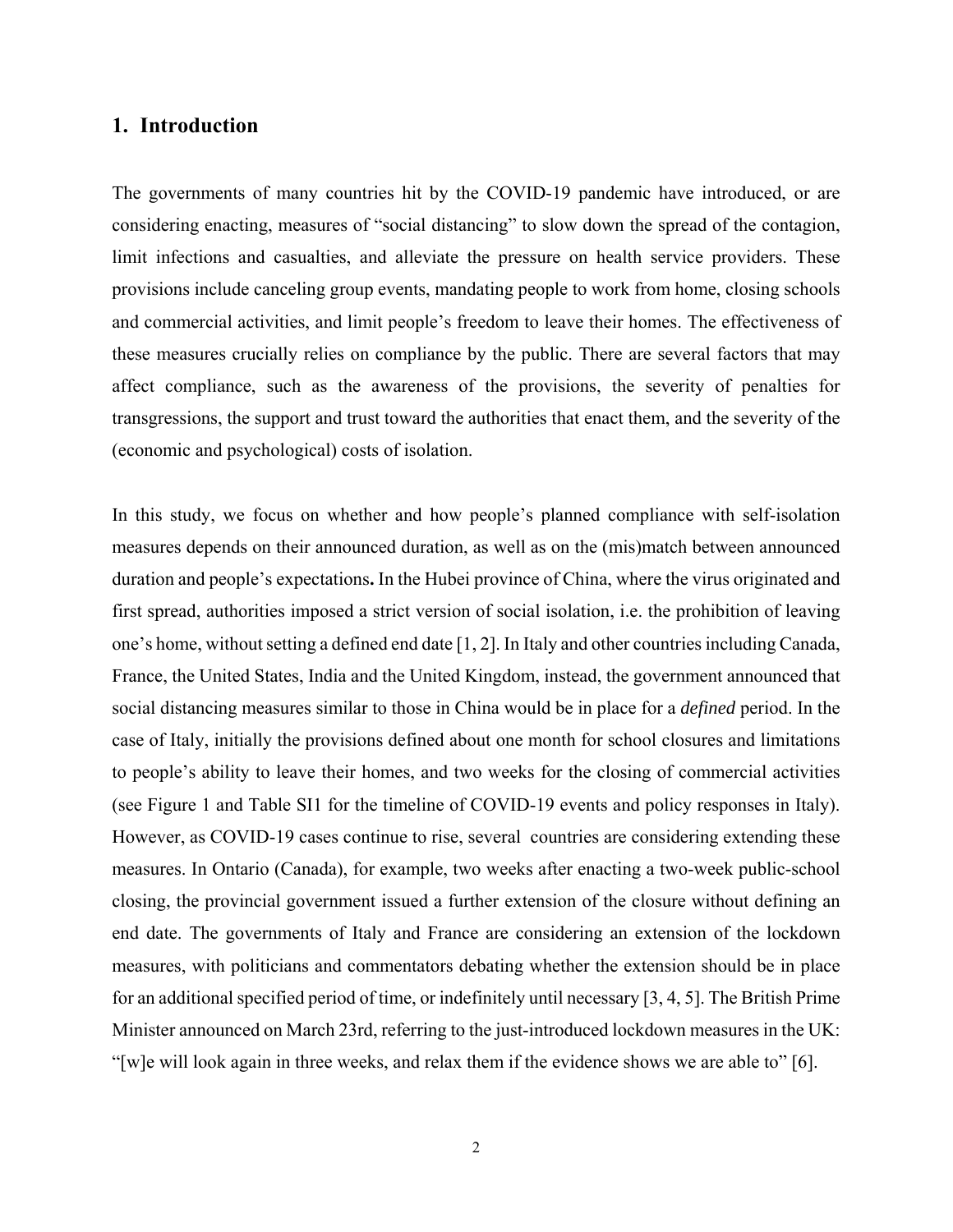

#### **Figure 1: Cumulative cases in Italy: Jan-29 - Mar-23, 2020 and key policy responses**

*Notes:* Source: authors' calculations based on European Centre for Disease Prevention and Control data. Last update March 23, 2020.

Are people more likely to comply when they are told that self-isolation measures will be in place for a specified period, or when the measures are in place for an indefinite period until the outbreak is under control? Moreover, does the relationship between extension announcements and planned compliance depend on people's expectations? Evidence-based answers to these questions provide policymakers with insights that are critically relevant in this contingency.

Limits to personal mobility with no specific end date could increase the perceived severity of the reason that motivated those limits, thus potentially increasing compliance. However, these measures may also increase anxiety and have other psychological costs because they may signal uncertainty. Previous research found that quarantine measures have negative short and long-term psychological effects, including anxiety and post-traumatic stress, with even more severe effects for longer quarantines [7]. Isolation provisions that specify a precise end date might be more acceptable in democratic regimes than indefinite-duration restrictions of personal freedoms.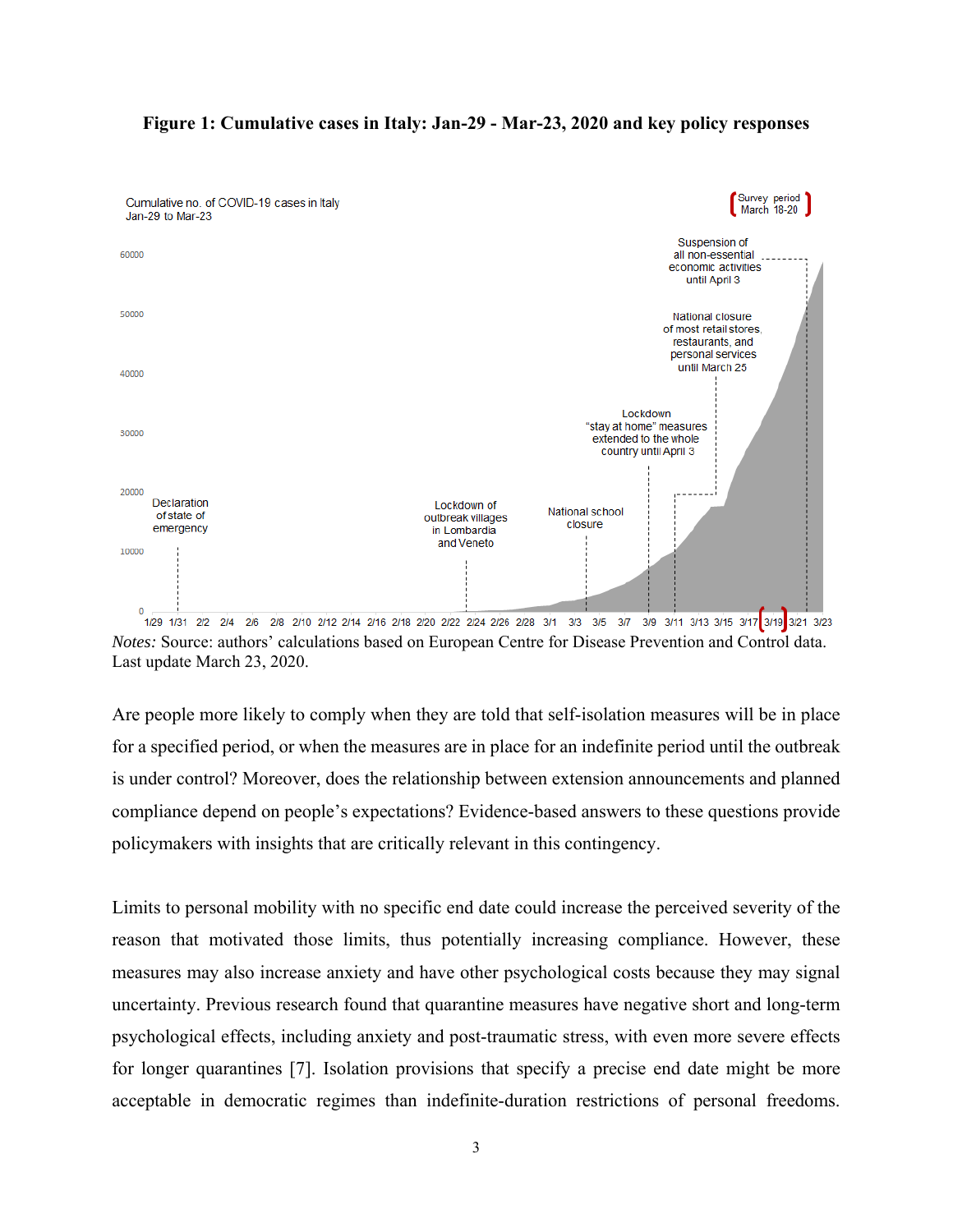However, they may convey the idea that the emergency is only temporary, and as such, not particularly severe. Moreover, given the uncertainty about the effectiveness of these limitations to mobility, it is likely that the authorities will need to extend them. Extending measures after creating the expectation that they would be limited in time might reduce people's acceptance, trust in the authority, and ultimately reduce compliance. Our study takes place in this framework: the Italian government introduced social isolation measures with a time limit but some of these measures, (e.g. closing of commercial activities) have subsequently been extended and others, such as the "stay-at-home" provision, are likely to be extended too.

Another potential implication of moving deadlines is the so-called "goal gradient" effect: the farther one is to a goal, the less likely to exert effort to achieve it [8, 9]. In the particular case of the coronavirus outbreak, moving the goalpost of when the isolation measures will be lifted may lead to frustration if the public begins to believe that the goal is unattainable [10, 11].

These psychological mechanisms and their behavioral consequences are akin to those studied in other contexts, such as the dissatisfaction that consumers may have from experiencing a lower quality of a good or service than what they expected, or that patients and airline passengers feel if wait times are longer than announced. These mis-confirmations may lead to lower consumption or slower technology adoption. Insights for good and service providers vary; for example, foot-inthe-door techniques (asking initially for a small commitment, and escalate later) may facilitate initial adoption, but lead to a negative shock in the future. Door-in-the-face approaches, whereby the proposer starts by asking a strong commitment, may discourage adoption but, conditional on adopting, may lead to positive surprises and higher satisfaction and retention [12, 13].

There are some key differences, however, between the contexts mentioned above and the timing of isolation measures in response to the COVID-19 pandemics, which make a specific analysis of this case warranted. First, this is a situation where noncompliance is harmful both for the noncompliant and for the community; as such, there are additional cost-benefit considerations, and potentially psychological mechanisms, at play. Second, the relationship between "proposer" and "receiver" is one of authority, and not of negotiation between equals. Concerns about penalties, therefore, may also affect psychological and behavioral responses. Because of the uncertainty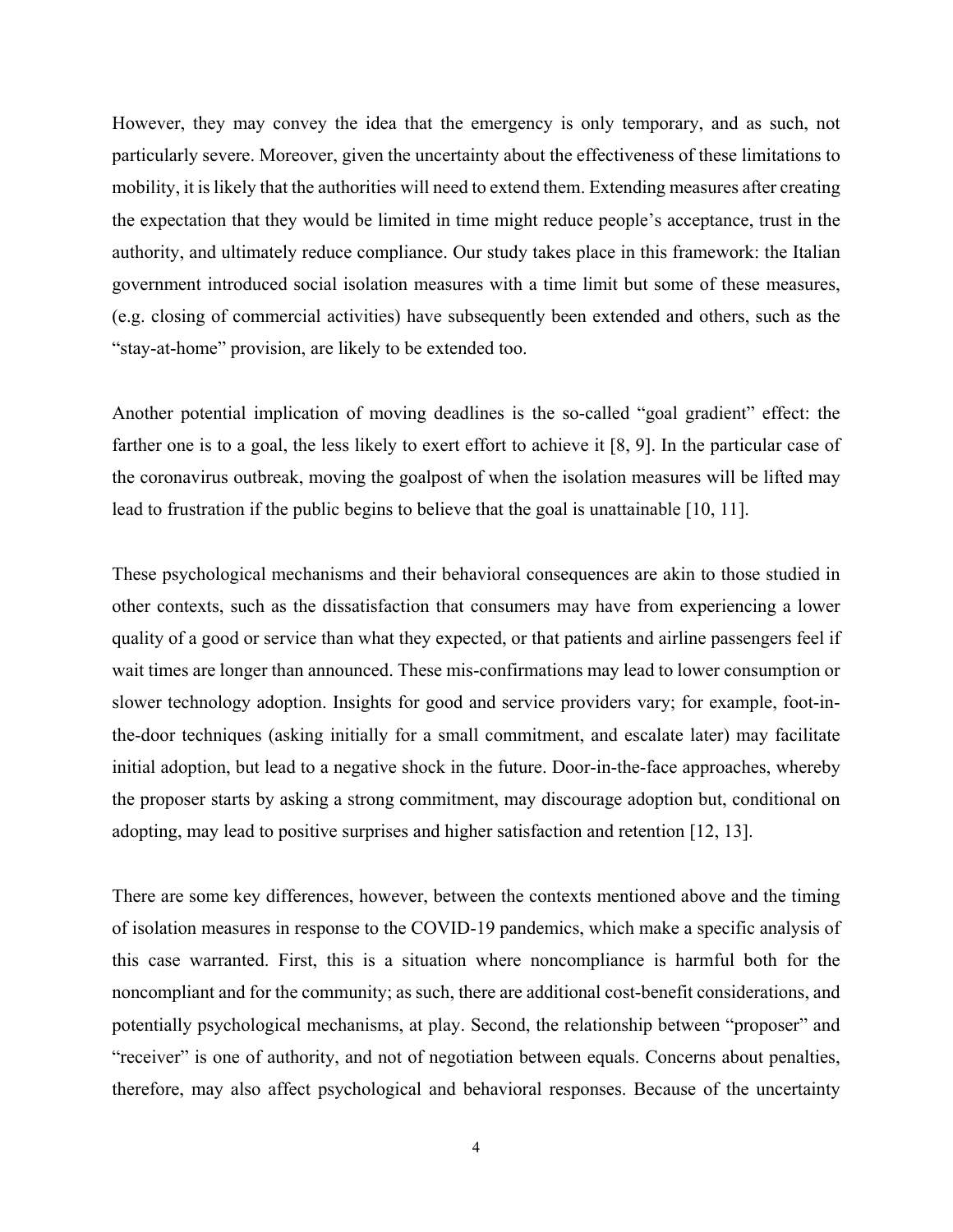about the evolution of the disease and its spread, citizens may interpret different messages and provisions as more or less credible, and deem the policymakers enacting them as more or less trustworthy.

Italy represents a crucial case study as the first Western country to implement self-isolation policies in response to the COVID-19 outbreak, which was communicated as a temporary measure to the general public. Yet, Italian public authorities have struggled to ensure compliance with selfisolation despite fines and other severe sanctions for law breakers. Considering recent developments, it also appears that self-isolation measures will need to be extended, possibly for an indefinite period of time. This will require authorities to communicate such changes effectively to update public expectations, but the effect that this will have on compliance is unclear.

To understand willingness or readiness to comply with self-isolation measures, we partnered with SWG, a major Italian market research company, to conduct a survey on a representative sample of the Italian population. In the survey, we first asked participants about their current compliance behavior, their knowledge of the end date of the stay-at-home measures currently in place, and their expectations regarding the possible extension of these measures. Next, we elicited participants' compliance intentions under three scenarios varying in the duration of the hypothesized extension of the stay-at-home measures: by a few weeks, by a few months, or indefinitely ("until deemed necessary"). We implemented our survey on March 18-20, at a time when the government had already introduced stay-at-home measures (on March 9, until April 3) and the closure of most retail stores throughout the country (on March 11, until March 25); the further suspension of all non-essential economic activities occurred on March 22 with an end date on April 3. (We provide more details about these measures and the time limits to their implementation in Appendix A in the Supplementary Information.) At the time of our survey, the media considered an extension to be likely. Further, because the escalation of the disease and the policy responses in Italy resemble those in other Western countries, our results have implications for the timing of upcoming policy announcements by other governments.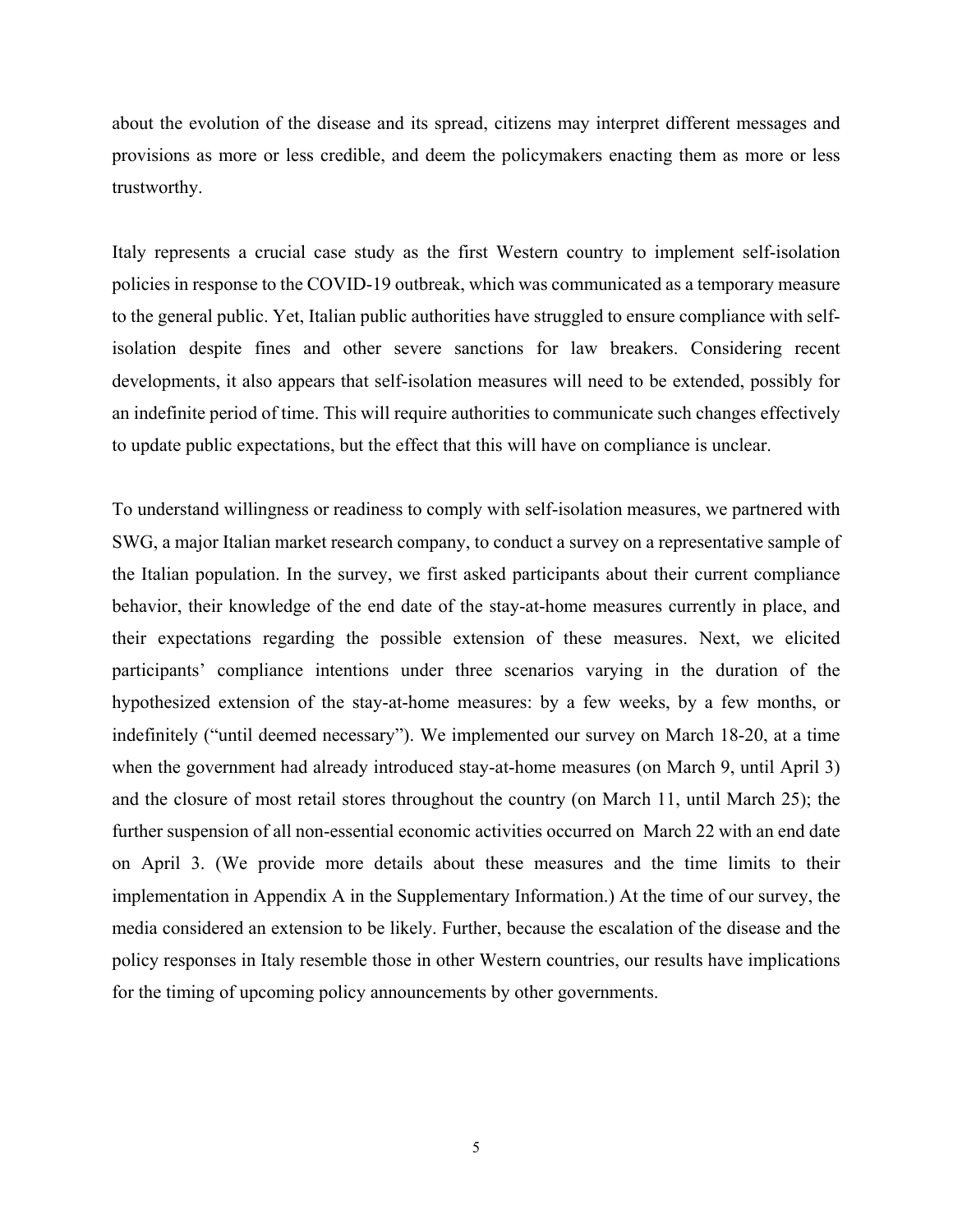#### **2. Methods**

We partnered with SWG, one of the most well-established market research firms in Italy, and a member of the European Society for Opinion and Marketing Research. The company manages a panel of more than 60,000 adult individuals in the country, and usually compensates participants for their time. Respondents fill the surveys online or respond to questions via an online computerassisted telephone interview (CATI) software. The firm began administering questions related to the COVID-19 epidemic in a weekly survey in late January 2020. We added five questions to the firm's survey (questions in Italian and their English translation are in Appendix C) on a nationally representative sample of 894 respondents over the period March 18-20 2020.

First, we asked respondents to indicate what actions they were adopting to reduce the likelihood of contagion. Six actions on the list referred to social distancing: "I try to keep a safe distance from people", "I do not go to crowded places", "I go to supermarkets as seldom as possible", "I no longer meet with friends", "I no longer meet with relatives who do not live with me", "I do not leave home except in an emergency". Next, we measured awareness of the timing communicated by the Italian government, or if there is confusion on the various measures (for example, at the time of the survey the reopening of shops was scheduled for March 25, while the self-isolation expires April 3). In the third question, we elicited respondents' subjective expectations on possible extensions of the measures. There were four options: "the measures will end on April 3", "the measures will be extended by a few weeks", "a few months", or "indefinitely, until deemed necessary". Finally, we told respondents to assume that the stay-at-home measures will be extended, and asked them to indicate their intentions regarding compliance with the restrictions. We presented three scenarios (in random order to avoid order effects), each with a different duration of the extension ("by a few weeks", "by a few months", "indefinitely, until deemed necessary"). In each scenario, respondents would choose one of five options: "I would significantly increase my isolation", "I would somewhat increase my isolation", "I would continue in my current behavior", "I would somewhat reduce my isolation", "I might decide not to comply with the rules".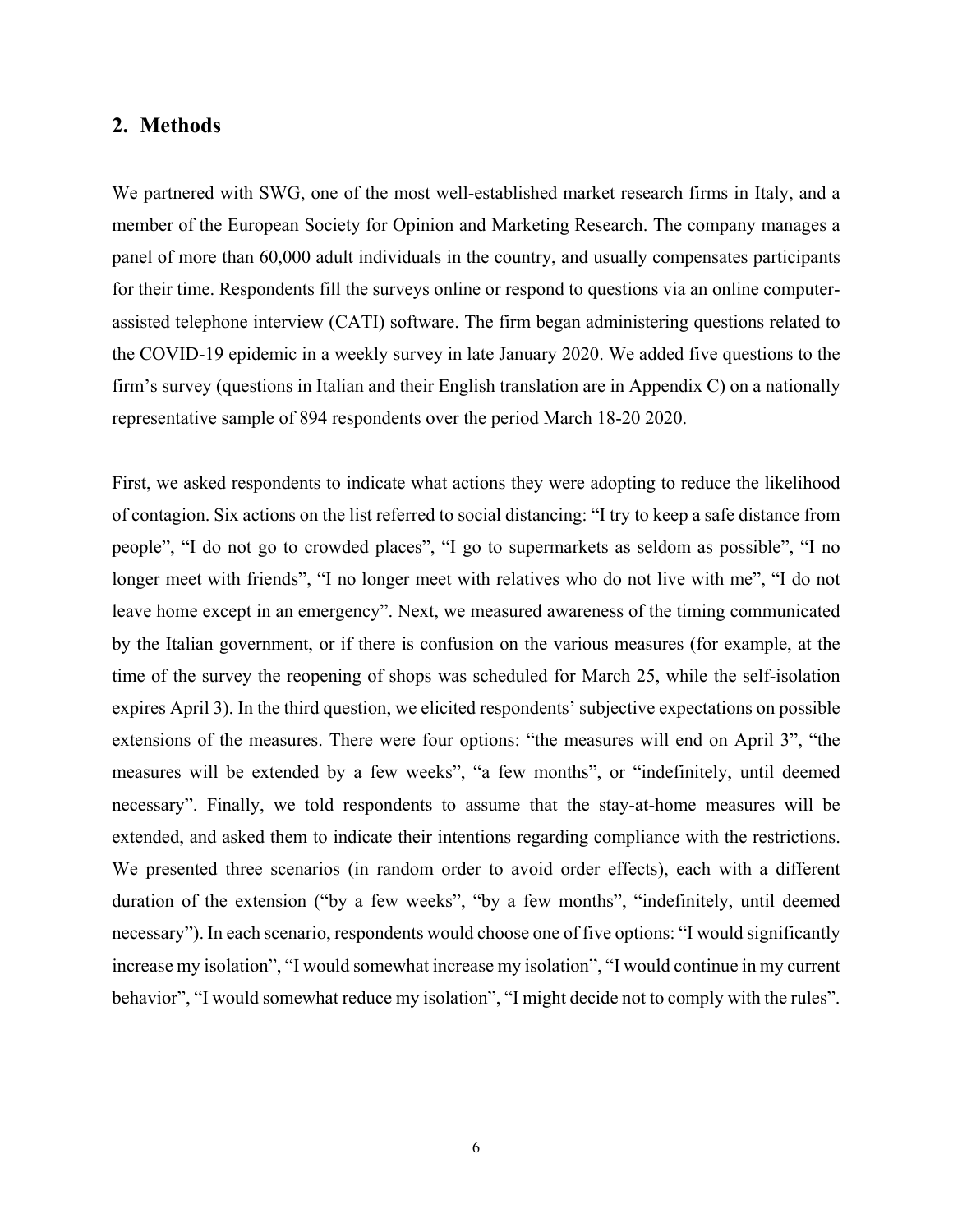This design allows us to determine whether any communications from the government on possible extensions of the stay-at-home measures would represent a surprise (positive if the extension is shorter than expected, negative otherwise) or will be rather in line with expectations.

#### **3. Results**

#### *Characteristics of the sample*

Our sample consists of 894 respondents, representative of the Italian population. Table SI2 in the Supplementary Information (Appendix B) reports statistics for some socio-demographic characteristics. 41.7% of respondents live in one of the five regions where the disease spread first on a large scale (the "Red Zone"), and where the authorities first introduced social-distancing measures; 17.6% reside in Lombardia, the most severely affected region so far, and 32.3% of the respondents are older than 60, and as such, are in the sub-population at highest risk of severe effects from COVID-19.

#### *Awareness of end date of stay-at-home provisions*

We first established whether participants were aware of the date the Italian government announced as the deadline for the stay-at-home measures (i.e., April 3, 2020). About three quarters of respondents accurately reported the correct date, 10.6% reported March 25 (at the time of the survey, the announced end date of store closures), and 15.9% reported some other date (see Figure SI1 in the Supplementary Information). The proportions are similar among residents of the regions mostly affected. However, respondents older than 60 were more likely to report a date different from April 3 than younger respondents (32.7% vs. 23.5%). This suggests that there is a sizable fraction of the population who is either confused or not well informed about the timeline of these measures.

#### *Respondents' expectations*

After reminding participants of the actual end date of the stay-at-home measures (thereby correcting any misinformation), we measured their expectations about the length of a possible extension beyond this deadline. Figure 2 shows that only 2.8% of respondents believed that the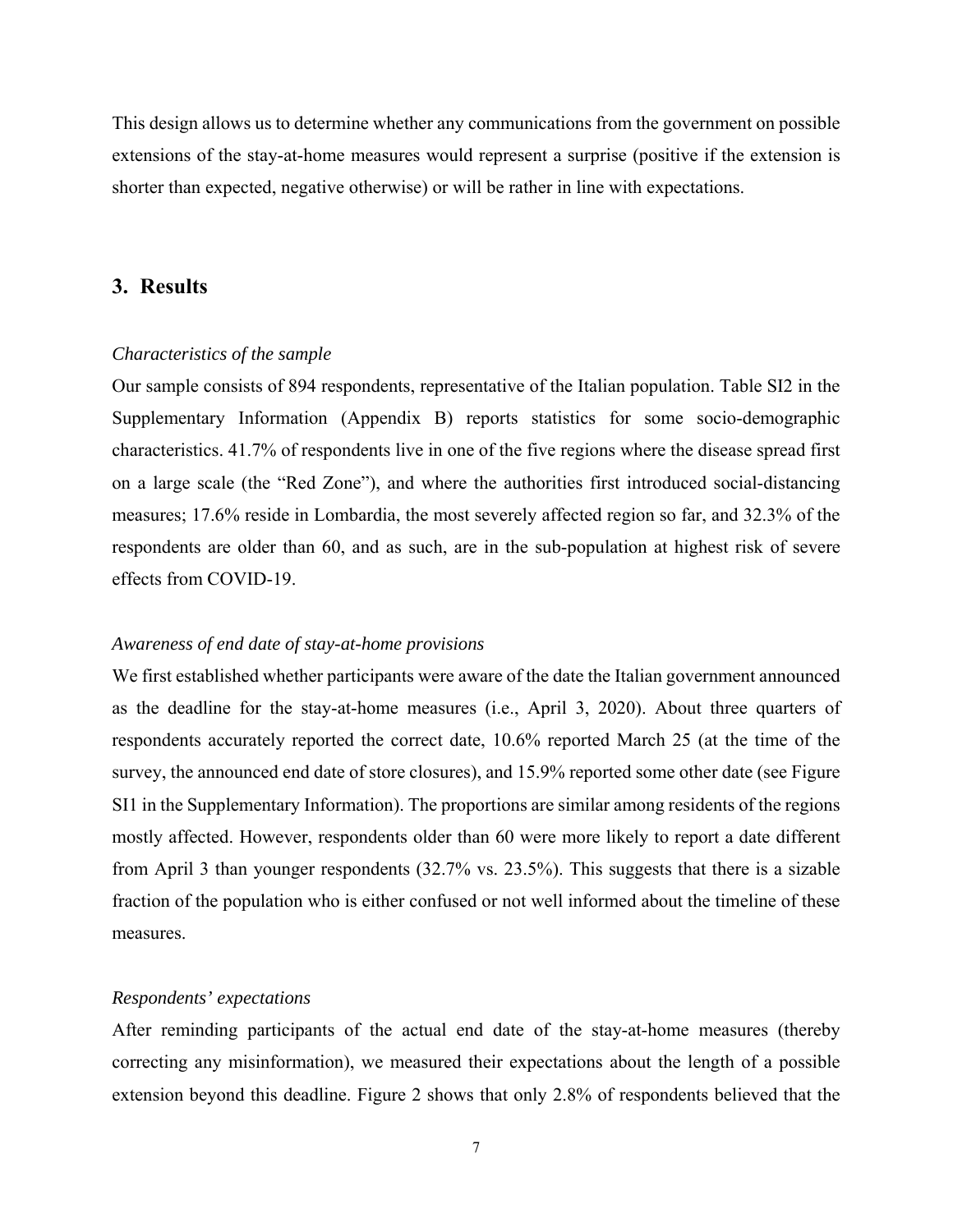current measures would actually end on April 3. 42.7% expected that the government would extend the provisions by a few weeks, 20.4% by a few months, and 34.1% expected that the extension would be for an indefinite time ("until deemed necessary"). These proportions are similar among residents of the most affected areas and among respondents over 60 years old. Thus, consistent with most of the public debates, respondents did expect the measures to stay in place longer than announced, but there is heterogeneity in the expectations about the length of this extension.



**Figure 2: Expected end date of self-isolation measures** 

**Notes**: The graph reports the share of respondents who reported their expectation that the self-isolation measures would end as planned, or be extended by a few weeks, a few months, or until necessary. The light grey bars refer to the full sample; the black bars report the distribution for respondents aged sixty or older; and the dark grey bars represent the distribution of expectations for respondents who reside in one of the five "Red-zone" regions (Piemonte, Lombardia, Veneto, Emilia Romagna, Marche).

#### *Self-isolation compliance intentions*

When we asked respondents to assume that the government would extend the stay-at-home measures by a few weeks, 67.5% indicated that they would "continue with their current selfisolation behavior", 12.8% that they would increase it "to some extent", 9.3% that they would increase it "greatly", 8.3% that they would reduce it to some extent, and 2% said that they would "consider no longer respecting the rules". We observe similar proportions in the scenario in which we asked respondents to hypothesize that the measures would be extended by a few months, and in the scenario where the measures would continue indefinitely, until deemed necessary. Notice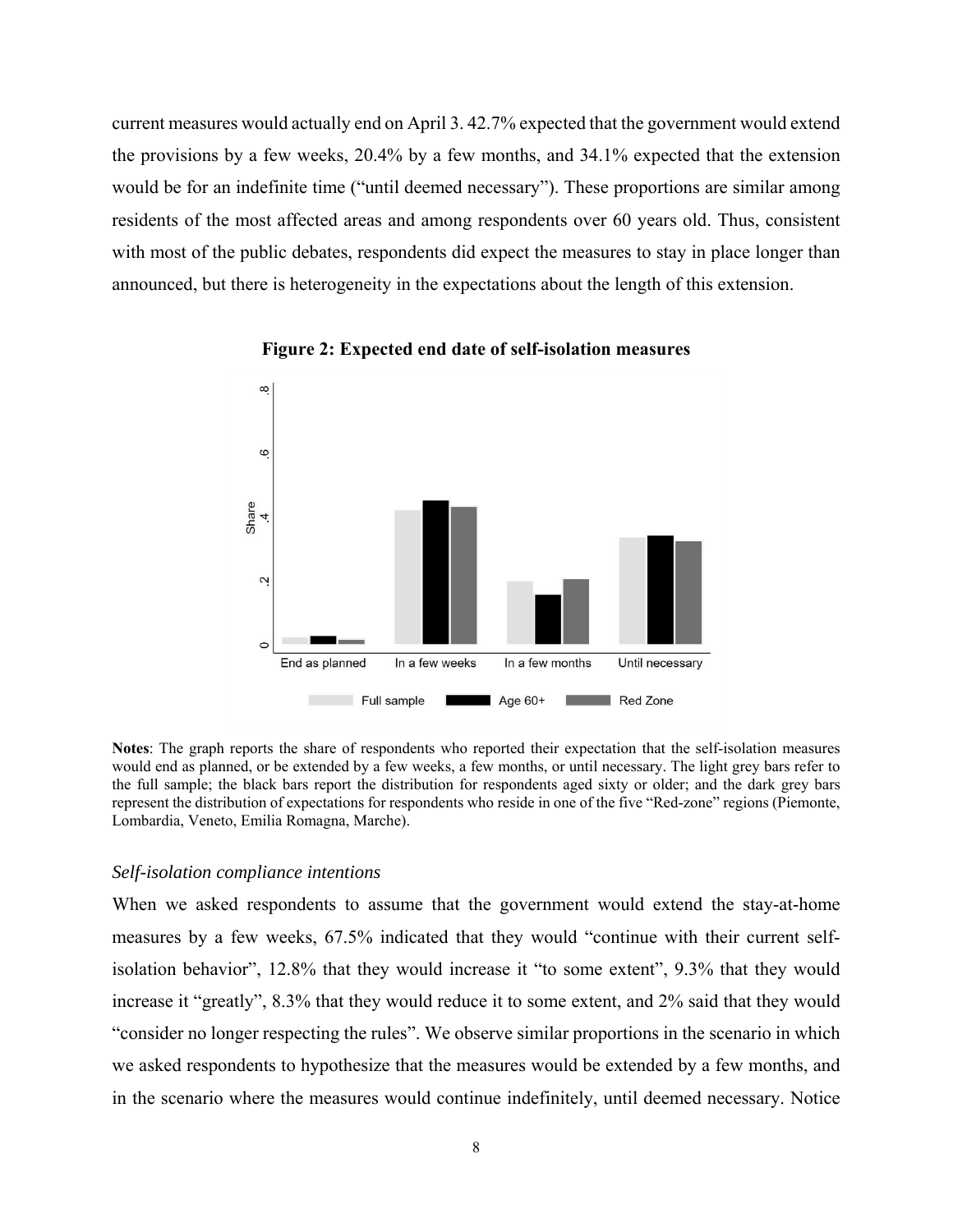that the order of the options in the expectations question is such that the "indefinite period" option implies a duration potentially longer than a few months. Figure 3 reports these findings.



**Figure 3: Self-isolation intentions, by duration of extension**

**Notes**: The graphs report the share of respondents who indicated their intention to maintain or change their compliance with self-solation provisions, separately by the different subjective expectations on how long the measures will extend.

To investigate how planned behavior depended also on individual expectations about how long the isolation measures would be in place, we constructed a measure of match (or mismatch) between expectations and extension scenarios. Table 1 shows the categories that we consider; we have a "match" when the proposed extension scenario matches with respondents' expectations. Mismatch cases can be positive or negative: "shorter" and "much shorter" indicate instances where the scenario hypothesizes the measures will end sooner than expected by the respondent, whereas "longer" and "much longer" denote cases in which the scenario hypothesizes the measures to end later than the respondent expects.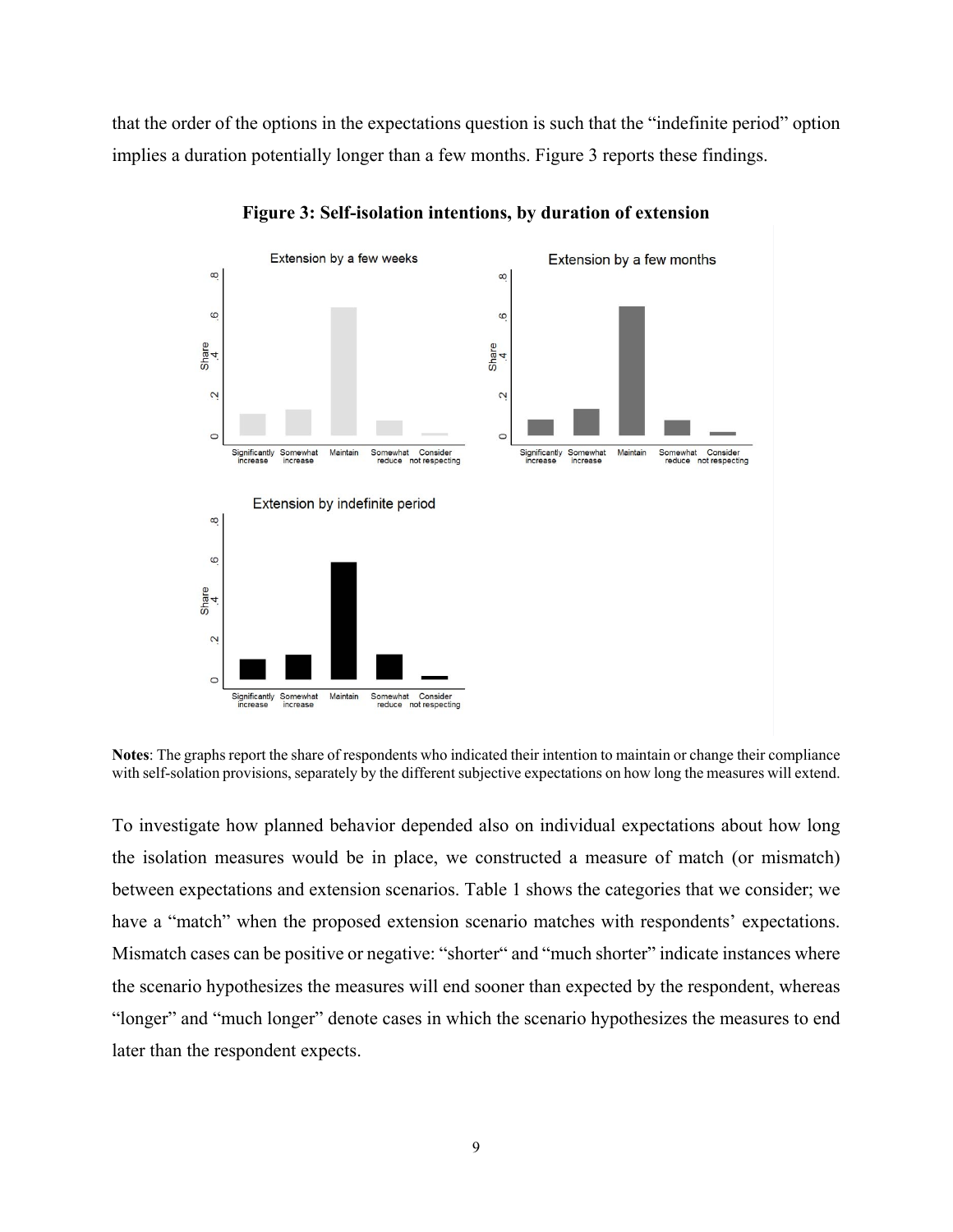|                                       |                                                  | <b>Scenario</b>            |                             |                                               |  |
|---------------------------------------|--------------------------------------------------|----------------------------|-----------------------------|-----------------------------------------------|--|
|                                       |                                                  | Extended by a<br>few weeks | Extended by a<br>few months | Extended<br>indefinitely (until<br>necessary) |  |
|                                       | Extended by a<br>few weeks                       | match                      | longer                      | much<br>longer                                |  |
| Expected end of stay-at-home measures | Extended by a<br>few months                      | shorter                    | match                       | longer                                        |  |
|                                       | Extended<br>indefinitely<br>(until<br>necessary) | much<br>shorter            | shorter                     | match                                         |  |

## **Table 1: (Mis)match between expectations and hypothesized length of extension of stay-at-home measures**

**Notes**: The rows of this table report the three durations of the extensions of self-isolation measures that we asked the respondents to assume; the columns refer to the different expectations about the extensions that the respondents reported. We indicate as a "match" the cases in which the expectations corresponded to the hypothetical extensions. "Shorter" and "much shorter" correspond to cases where the hypothesized duration of the measures is less than the expected duration; "longer" and "much longer" indicate that the scenario hypothesizes the measures to end later than expected.

Figure 4 shows the distribution of self-isolation intentions by the (mis)match between expectations and the hypothesized extension scenario. Because the more extreme intentions occurred relatively infrequently, to simplify the analysis we grouped the five categories into three: "maintain", "reduce" (combining "would reduce self-isolation" and "would consider no longer respecting the rules"), and "increase" ("increase somewhat" and "increase greatly" self-isolation). Similarly, because the group of respondents who expect the stay-at-home measures to end as planned is so small (21 individuals), we exclude them from the analysis that follows. The intention to maintain current behavior does not vary with the degree of match between the scenarios and the respondents' expectations. However, there are large and statistically significant differences in the intention to "increase" or "reduce" self-isolation efforts. Respondents who experienced a positive surprise (hypothesized extension shorter than they expected) were more likely to express the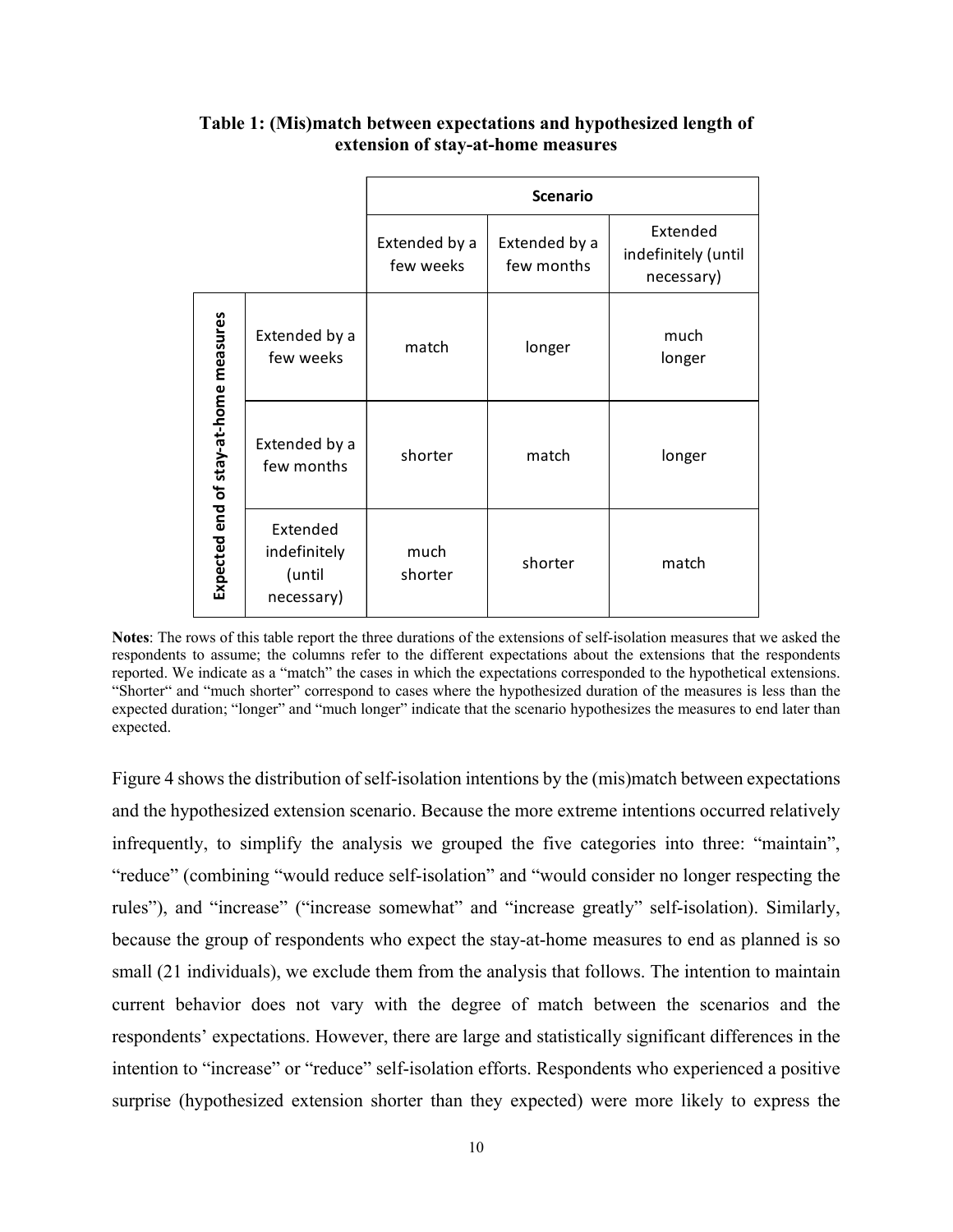intention to increase their self-isolation behavior and less likely to reduce it. Conversely, for those who experienced a negative surprise (hypothesized extension longer than they expected) there is a decline in intentions to increase, and an increase in intentions to decrease self-isolation .



**Figure 4: Self-isolation intentions, by (mis)match between expectations and extension scenarios** 

**Notes:** "Increase" corresponds to the intention to either "increase substantially" or "increase somewhat" self-isolation; "Reduce" includes the options "reduce somewhat" or "consider not complying with restrictions"; "Maintain" indicates intention to "continue with current behavior". The graph also reports confidence intervals and the value of the designed-based F-statistics from a test of differences in distributions.

"Maintain", "reduce" and "increase" self-isolation are obviously relative to each respondent's current behavior. Our survey included a question that measured respondents' adoption of the following set of social distancing measures: (i) avoid crowded places, (ii) avoid meeting friends, (iii) avoid meeting relatives, (iv) keeping safe distance from other people, (v) limit going to the supermarket, (vi) leave the house only when necessary. About half the sample reported being currently adopting all six measures, and the remaining half reported adopting between zero and five behaviors (Figure SI2 in the Supplementary Information). We use this variable to split the sample between "fully compliant" and "partially compliant" with recommended social distancing measures and perform our analyses separately for the two groups thus obtained and report them in Figure 5 (Table SI3 in the Appendix reports descriptive statistics for the two groups). Because we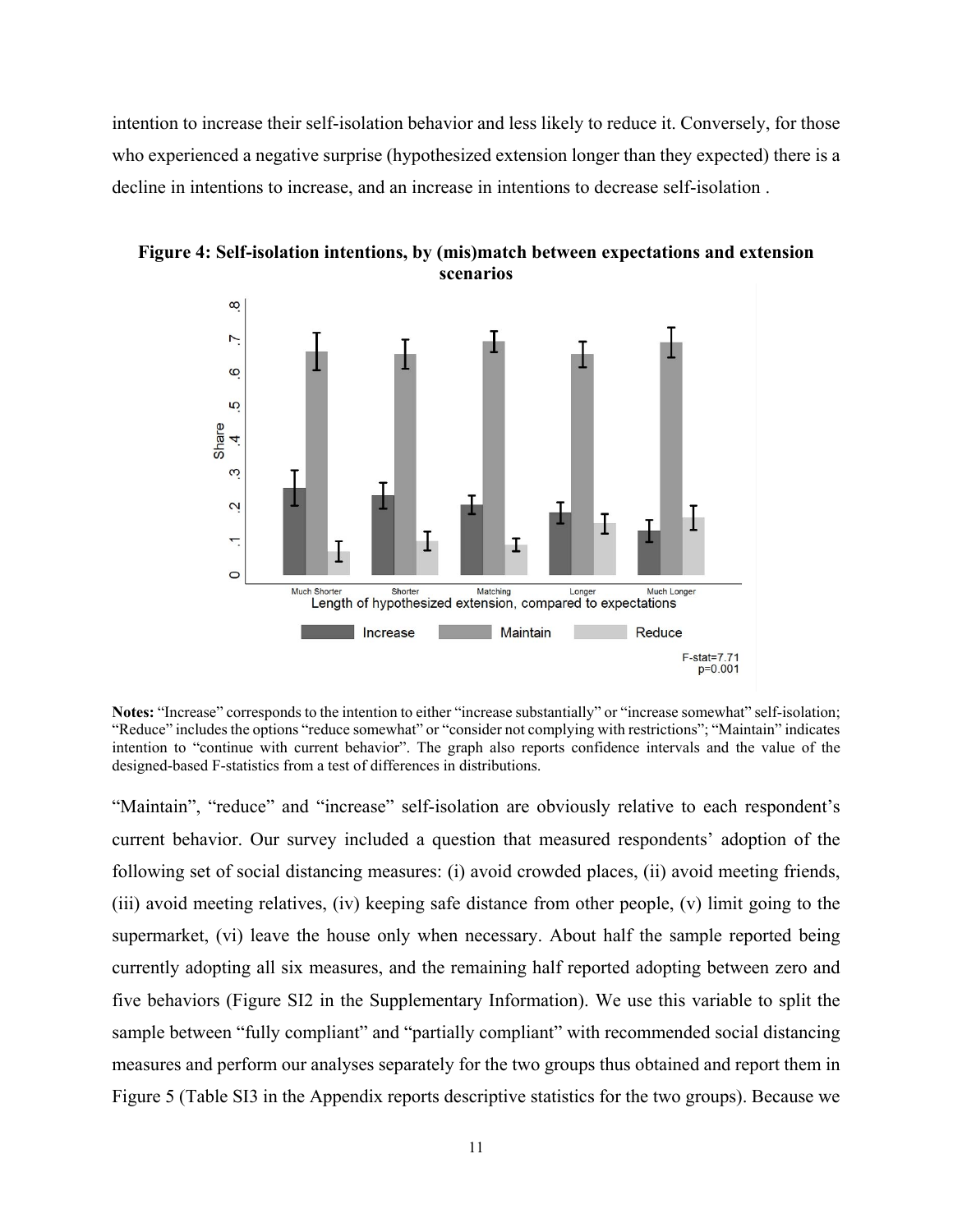do not observe substantial variation in the proportion of respondents reporting they would "maintain" their current behavior, we only report intentions to "increase" or "reduce" self-isolation efforts (full results are reported in Figure SI3 in Appendix B).

Fully compliant respondents (top chart) show a higher stated intention to maintain their current social isolation behavior than partially compliant individuals (Figure SI3 in the Appendix). As they are already adhering with many recommended measures, there is of course less room for further improvement for the fully compliant. However, Figure 5 shows that fully compliant respondents (top chart) are very responsive to negative surprises; specifically, if the duration of the extension were to be longer or much longer than they expected, they are more likely to state they would reduce compliance with the restrictions, compared to the case in which their expectations are met or when receiving a positive surprise. Partially compliant respondents change their stated intentions in response to both positive and negative surprises. In case of positive surprises, they state they would be more likely to increase their self-isolation (particularly when the extension of the restrictions is "much shorter" than they expected), and in case of negative surprises they are less likely to increase their compliance.

Table 2 reports multinomial logit estimates from models where respondents select their selfisolation intentions as a function of the degree of correspondence between their expectations about the duration of the measures and the various hypothesized extensions. These estimates corroborate the graphical evidence in Figures 4 and 5.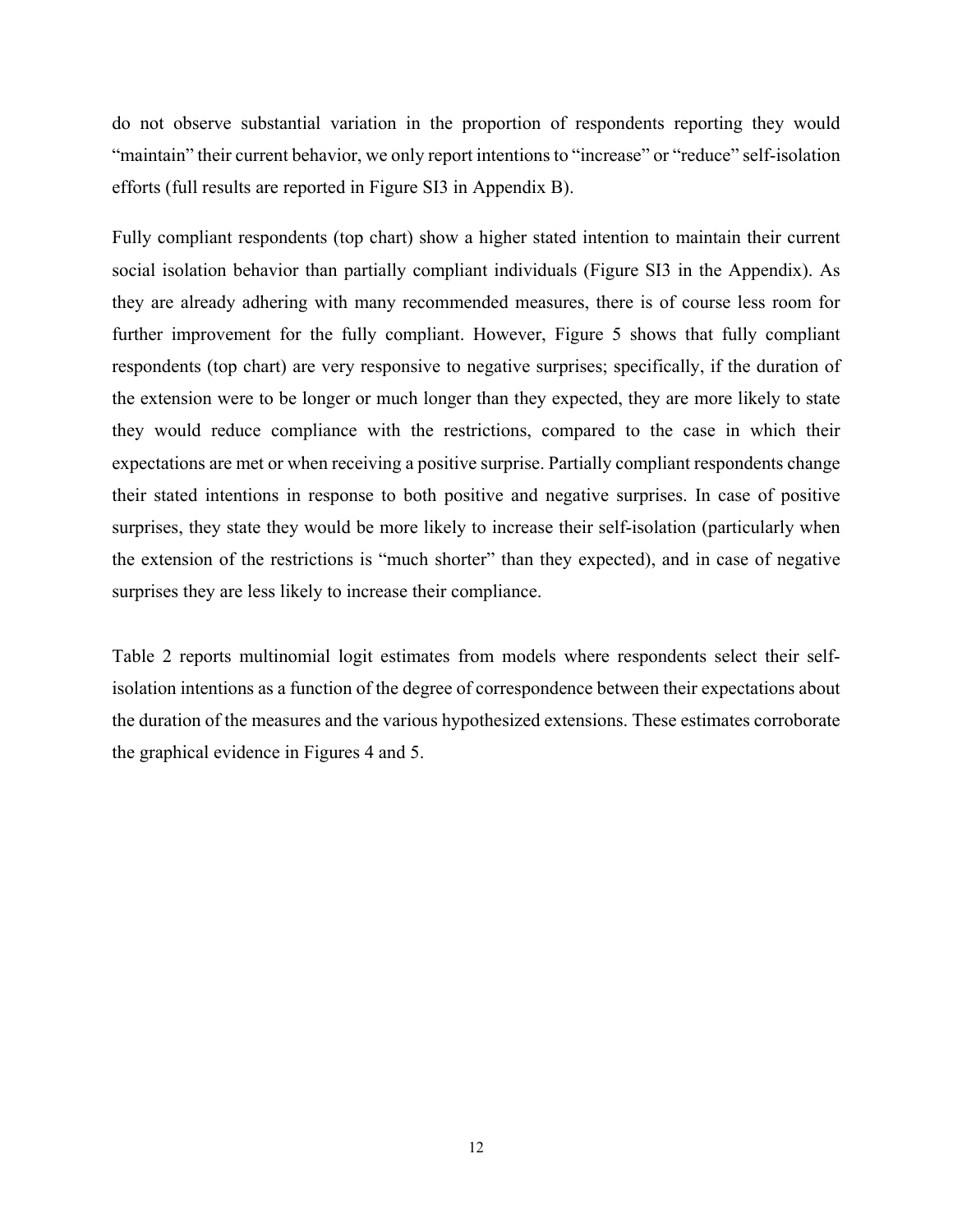



Notes: These graphs reports the share of respondents who expressed the intention to either increase or decrease their compliance with social isolation provisions. We exclude from the charts the share of those who stated that they would maintain the same compliance levels, to better show the differences in shares between the two reported options (full results are reported in Figure SI3 in Appendix B). "Increase" corresponds to the intention to either "increase substantially" or "increase somewhat" self-isolation; "Reduce" includes the options "reduce somewhat" or "consider not complying with restrictions". The graphs also report confidence intervals and the value of the designed-based Fstatistics from a test of differences in distributions that include the "maintain" options.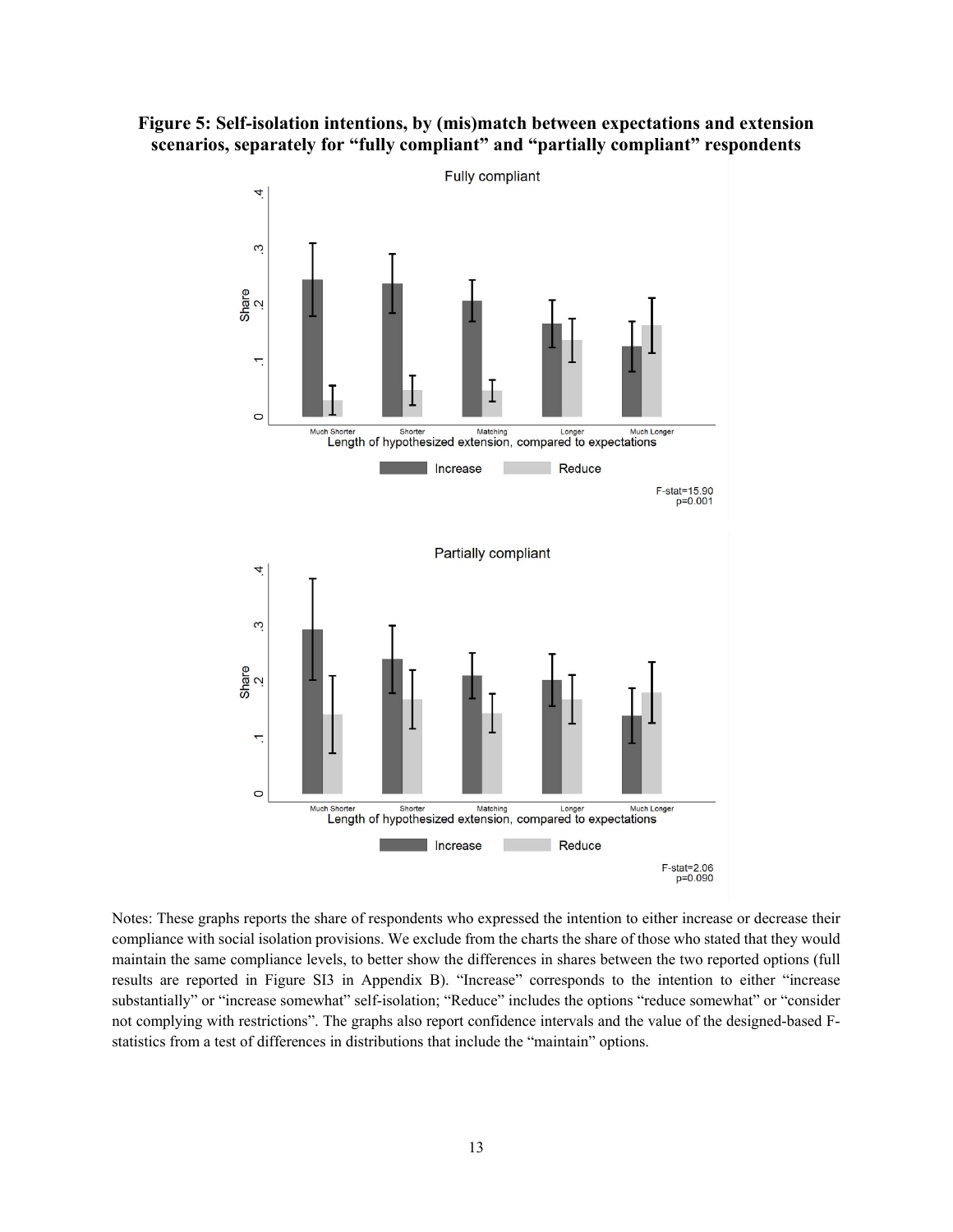|                 | Sample:                          | Full sample |            | Fully compliant |            | Parially compliant |         |
|-----------------|----------------------------------|-------------|------------|-----------------|------------|--------------------|---------|
|                 |                                  | (1)         | (2)        | (3)             | (4)        | (5)                | (6)     |
|                 | Option: Increase compliance      |             |            |                 |            |                    |         |
|                 | Much longer                      | $0.631***$  | $0.642***$ | $0.636**$       | $0.633**$  | $0.628**$          | 1.192   |
| Length of       |                                  | (0.093)     | (0.096)    | (0.134)         | (0.138)    | (0.139)            | (0.269) |
| hypothesized    | Longer                           | 0.936       | 0.932      | 0.859           | 0.870      | 0.991              | 1.206   |
| extension,      |                                  | (0.095)     | (0.097)    | (0.125)         | (0.129)    | (0.146)            | (0.205) |
| relative        | Shorter                          | $1.192*$    | 1.168      | 1.199           | 1.177      | 1.247              | 1.282   |
| toexpectations: |                                  | (0.114)     | (0.113)    | (0.148)         | (0.148)    | (0.194)            | (0.284) |
|                 | Much shorter                     | $1.294**$   | $1.319**$  | 1.215           | 1.168      | $1.595**$          | 1.127   |
|                 |                                  | (0.168)     | (0.176)    | (0.202)         | (0.195)    | (0.355)            | (0.369) |
|                 | <b>Option: Reduce compliance</b> |             |            |                 |            |                    |         |
|                 | Much longer                      | $1.900***$  | $1.893***$ | $3.635***$      | $3.712***$ | $0.635**$          | 1.211   |
| Length of       |                                  | (0.323)     | (0.330)    | (0.856)         | (0.876)    | (0.141)            | (0.289) |
| hypothesized    | Longer                           | $1.796***$  | $1.773***$ | $3.106***$      | $3.175***$ | 0.961              | 1.168   |
| extension,      |                                  | (0.242)     | (0.242)    | (0.710)         | (0.731)    | (0.147)            | (0.208) |
| relative        | Shorter                          | 1.189       | 1.201      | 1.057           | 1.067      | 1.233              | 1.272   |
| toexpectations: |                                  | (0.198)     | (0.203)    | (0.314)         | (0.329)    | (0.198)            | (0.289) |
|                 | Much shorter                     | 0.815       | 0.857      | 0.653           | 0.663      | 1.838 ***          | 1.286   |
|                 |                                  | (0.206)     | (0.219)    | (0.305)         | (0.314)    | (0.426)            | (0.422) |
|                 | Control variables                |             | X          |                 | X          |                    | x       |
|                 | F-statistic                      | 4.84        | 3.37       | 5.72            | 2.74       | 1.36               | 2.47    |

#### **Table 2: Self-isolation intentions, by (mis)match between expectations and extension scenarios: Multinomial Logits estimates**

Notes: The regressions include sample weights. The baseline option is "Maintain current behavior", and the omitted category is "scenario matches expectations".. The estimates are expressed as relative risk ratios. The full sample has 879 respondents, each selecting one option from three questions. Control variables are the respondents' gender, age, education, whether the respondent lives alone or with her/his parents, marital status, whether the respondent has children, whether s/he is currently employed, whether the respondents' household is currently facing economic difficulties, and whether they live in one of the "Red Zone" regions. Linearized standard errors of the original estimates (before the relative risk ratio transformation) are in parenthesis. \*\*\* p<0.01, \*\* p<0.05, \* p<0.1

## **4. Discussion**

Abiding by social isolation measures in response to the COVID-19 pandemic reduces the likelihood of both contracting the virus and infecting others, thus contributing to the public good by slowing down the otherwise exponential spread of the disease. Achieving full compliance via strong formal enforcement (e.g. deterrence, geo-tracking) is not only controversial in democratic countries, but also costly to implement. Hence, persuading the public to isolate is a critical mechanism.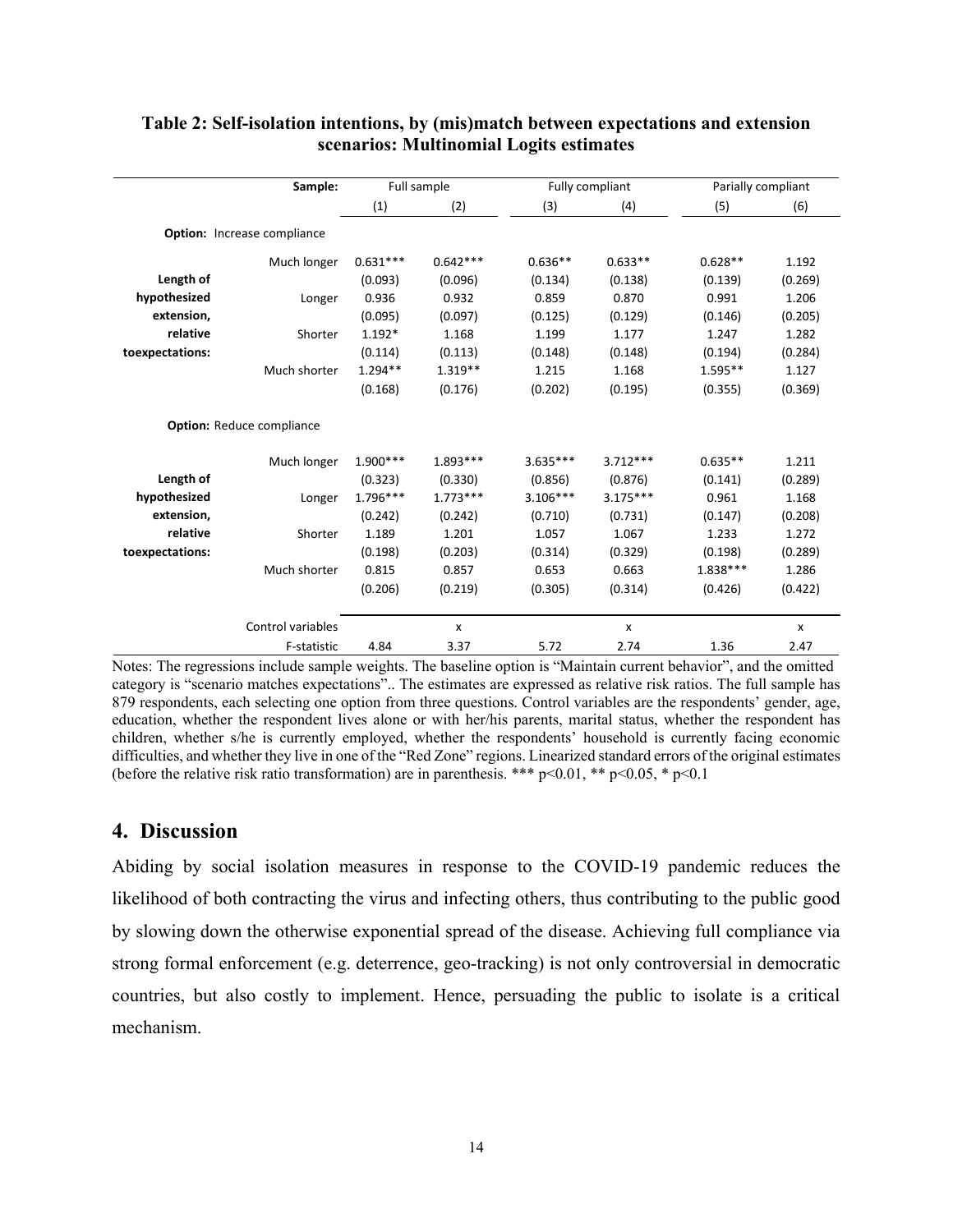To maximize the effectiveness of temporary isolation efforts, public authorities must manage public expectations on when such measures will be relaxed or lifted. Our findings show that expectations about the duration of social isolation measures influence the public's intention to comply. Most respondents in our survey expect the deadline to be extended beyond the previously announced date; however, expectations about the length of an extension vary. More importantly, we find evidence that people's willingness to comply in case of an extension depends on how the length of this extension depends on expectations. Those who would be positively surprised (i.e. extensions will be shorter than they expect) are more likely to report intentions to increase their isolation efforts, but those who would be negatively surprised (i.e. extensions will take longer than they expect) are less willing to maintain or increase their isolation.

Our data allowed us to look separately at the stated behavioral responses of individuals who state to have already adopted a number of self-isolation measures, and those who adopted only a limited number of actions. The fact that fully compliant individuals are responsive to negative surprises might suggest "social isolation fatigue" and indicates that the efforts of compliant individuals should not be taken for granted. On the contrary, it is likely to be "time limited", with the specific time limit depending on individual expectations. Partially compliant respondents, who have more room for improvement, also show a relatively high likelihood to state intentions to reduce their self-isolation effort. This is a group of individuals for whom compliance is particularly problematic or costly, and, starting from an already lower level, is more prone to further reduce their effort. At the same time, partially compliant individuals are also quite responsive to surprises, as they display a high willingness to increase effort in case of positive surprises (particularly when the extension of the restrictions is "much shorter" than they expected).

In light of recent developments, self-isolation measures will likely concern several other countries, possibly for an indefinite period. Our results show that people's intentions to comply with timelimited self-isolation norms depend on how authorities communicate their duration, and on the (mis)match between such announcements and individuals' expectations. As the escalation of policy responses in Italy resembles the one being followed by other countries, our results have implications for the timing of upcoming policy announcements by other governments around the world.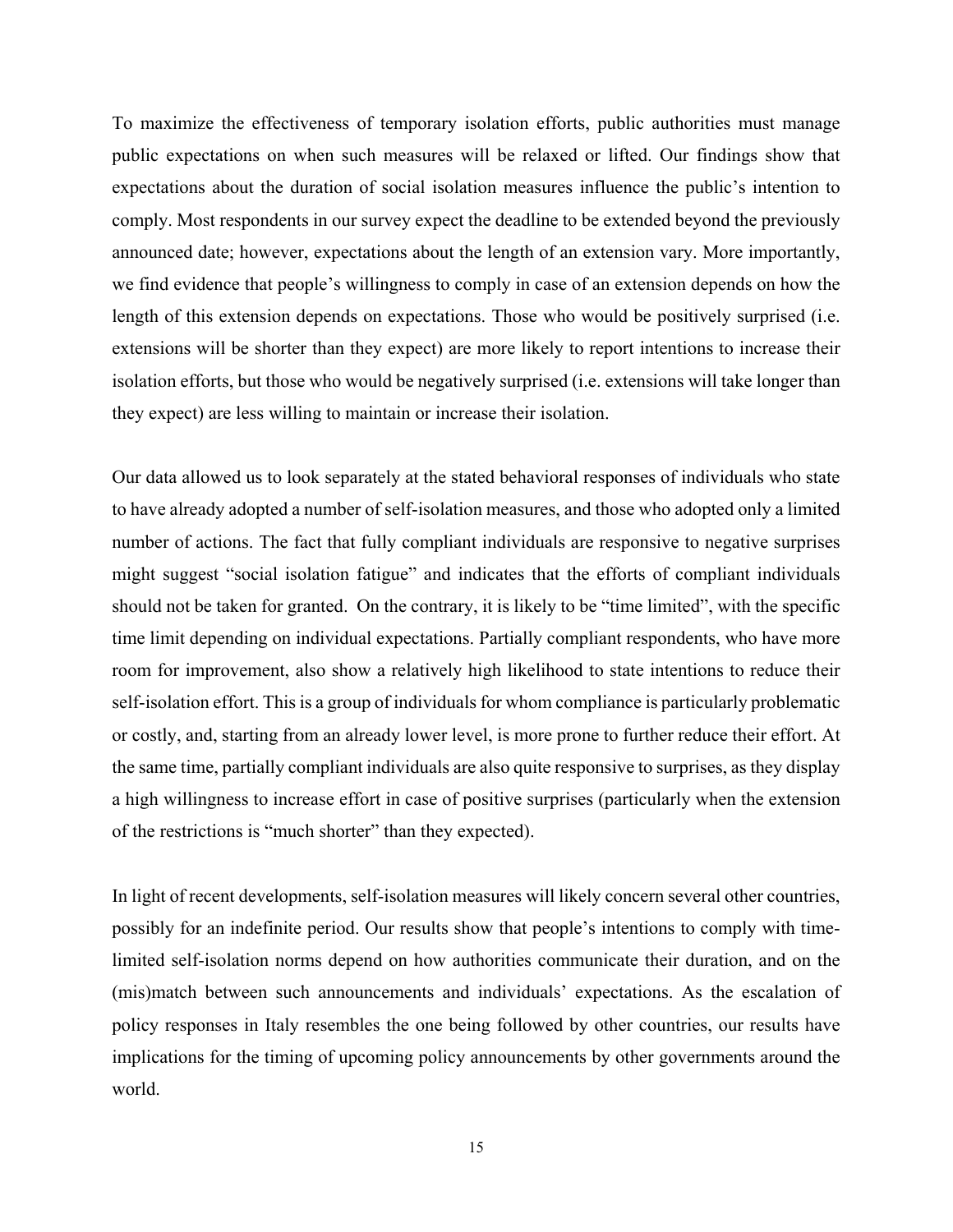#### **References**

[1] Yang, S. and Kubota, Y. 2020: Spreading Coronavirus Prompts Lockdown of More Chinese Cities, The Wall Street Journal, January 23, 2020. https://www.wsj.com/articles/spreading-coronavirus-forceslockdown-of-another-chinese-city-11579774393

[2] Hessler, P. 2020: Life on Lockdown in China, The New Yorker, March 23, 2020. https://www.newyorker.com/magazine/2020/03/30/life-on-lockdown-in-china

[3] Galluzzo, M. 2020: Coronavirus, Conte: «Blocco totale e chiusura delle scuole saranno prorogati. Tutela per le aziende strategiche», Il Corriere della Sera, March 20, 2020. https://www.corriere.it/politica/20\_marzo\_19/coronavirus-conte-blocco-totale-chiusura-scuole-sarannoprorogati-tutela-le-aziende-strategiche-33d5ea34-695a-11ea-913c-55c2df06d574.shtml

[4] France 24, 2020: France's coronavirus death toll tops 1,000, lockdown likely to be extended. France 24, March 23 2020. https://www.france24.com/en/20200324-france-s-scientific-council-says-coronaviruslockdown-should-last-at-least-six-weeks

[5] BBC News, 2020: Coronavirus: Europe looking to extend virus lockdowns, BBC News, March 19, 2020. https://www.bbc.com/news/world-europe-51959243

[6] Davies, G. and Diver, T. 2020: UK coronavirus lockdown: what are the new rules and what does it mean for daily life? The Telegraph, March 25 2020. https://www.telegraph.co.uk/news/2020/03/25/ukcoronavirus-lockdown-rules-advice-government/

[7] Brooks, S.K., Webster, R.K., Smith, L.E., Woodland, L., Wessely, S., Greenberg, N. and Rubin, G.J., 2020. The psychological impact of quarantine and how to reduce it: rapid review of the evidence. The Lancet.

[8] Bonezzi, A., Brendl, C.M. and De Angelis, M., 2011. Stuck in the middle: The psychophysics of goal pursuit. Psychological science, 22(5), pp.607-612.

[9] Heath, C., Larrick, R.P. and Wu, G., 1999. Goals as reference points. Cognitive psychology, 38(1), pp.79-109.

[10] Huang, S.C., Zhang, Y. and Broniarczyk, S.M., 2012. So near and yet so far: The mental representation of goal progress. Journal of Personality and Social Psychology, 103(2), p.225.

[11] Louro, M.J., Pieters, R. and Zeelenberg, M., 2007. Dynamics of multiple-goal pursuit. Journal of personality and social psychology, 93(2), p.174.

[12] Staw, B.M., 1981. The escalation of commitment to a course of action. *Academy of management Review*, *6*(4), pp.577-587.

[13] Kelly, Theresa F; Milkman, Katherine L (2013). "Escalation of Commitment". In Kessler, Eric H (ed.). *Encyclopedia of Management Theory*. Thousand Oaks, CA: Sage Publications,pp. 256–259. doi:10.4135/9781452276090.n78.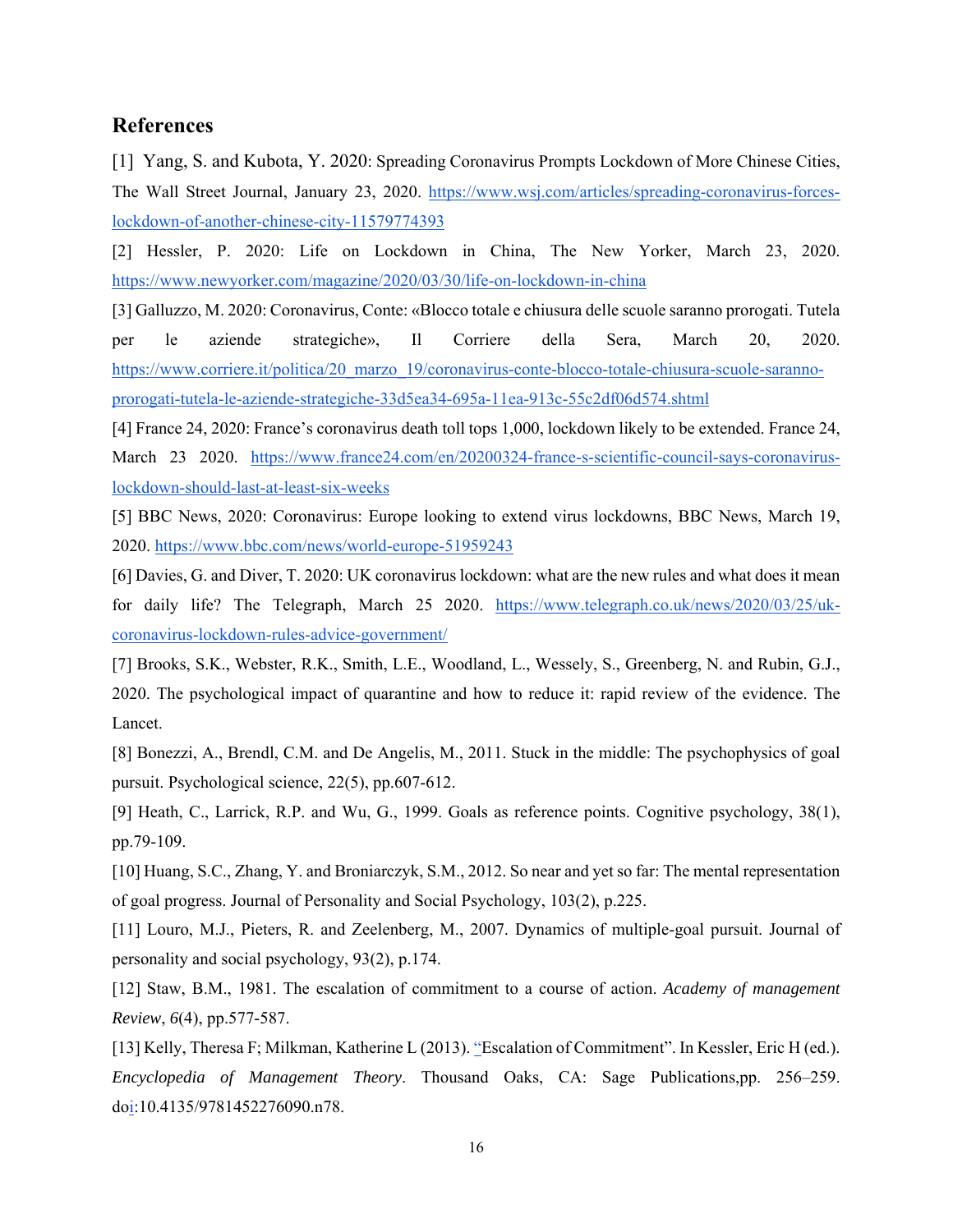### **SUPPLEMENTARY INFORMATION**

### **Appendix A - Detailed chronology of COVID-19 events and policy responses in Italy**

The Government of Italy declared a six-month long state of emergency to respond to the COVID-19 outbreak on January 31, 2020, after blocking air traffic from China the day before. Cases of contagion in the northern regions of the country rose more rapidly than in the rest of the country, which led to a series of national and local government measures being implemented concurrently. In the most affected region, Lombardia, the government suspended most public activities, including economic and educational ones, in ten villages in Lombardia, with similar measures being adopted in one village in Veneto region the following day. On February 23, further tightening of restrictions in these villages were applied, including a prohibition to access or leave the area or hold any type of meeting for the following fourteen days.

On the same day, several regions in the North of Italy suspended upcoming public events, and closed schools and museums, until Sunday, March 1 for Lombardy, Veneto, Friuli-Venezia Giulia, and Emilia Romagna, and February 29 for Piemonte, with the provision that the deadline might change as the "epidemiological scenarios" developed.

On February 24, other northern regions adopted similar isolation measures, such as Liguria and the Province of Trento, followed by the central region of Marche (announcing a preliminary deadline for March 4). On March 1, the Government issued a decree suspending public events and closing schools until March 8 in Lombardia, Veneto and Emilia Romagna and in some provinces of Marche and Liguria. On March 4, the closure of schools was extended to the whole country until March 15.

On March 8, the government implemented a total lockdown and banned individual movements with an exception for work or health reasons or for necessity (e.g. purchasing of food and medicines) in the whole of Lombardia and in selected provinces in Emilia Romagna, Veneto, Marche and Piemonte, for a total of 14 provinces in the North of the country. The following day the government extended these measures to the whole country. These restrictions were announced to remain in place until April 3. On March 11th, the government also ordered the closure of most retail shops until March 25, with the exception of grocery shops and pharmacies. This included restaurants, bars, and most personal services (e.g. hairdressers).

These were the most important measures in place at the time of the survey (March 18-20 2020). Throughout the period, there has been a discussion in the media, both traditional and social, about the possibility that the Government might extend the containment measures both in time and in scope. On March 22, the Government indeed announced that the originally scheduled end date for the closure of commercial activities (March 11) was extended to April 3, and further suspended commercial and industrial activities, and prohibited individual movements outside the town of domicile, with an exception of work or health reasons or for absolute necessity. These stricter measures were also announced to be in place until April 3 at the time of writing this paper.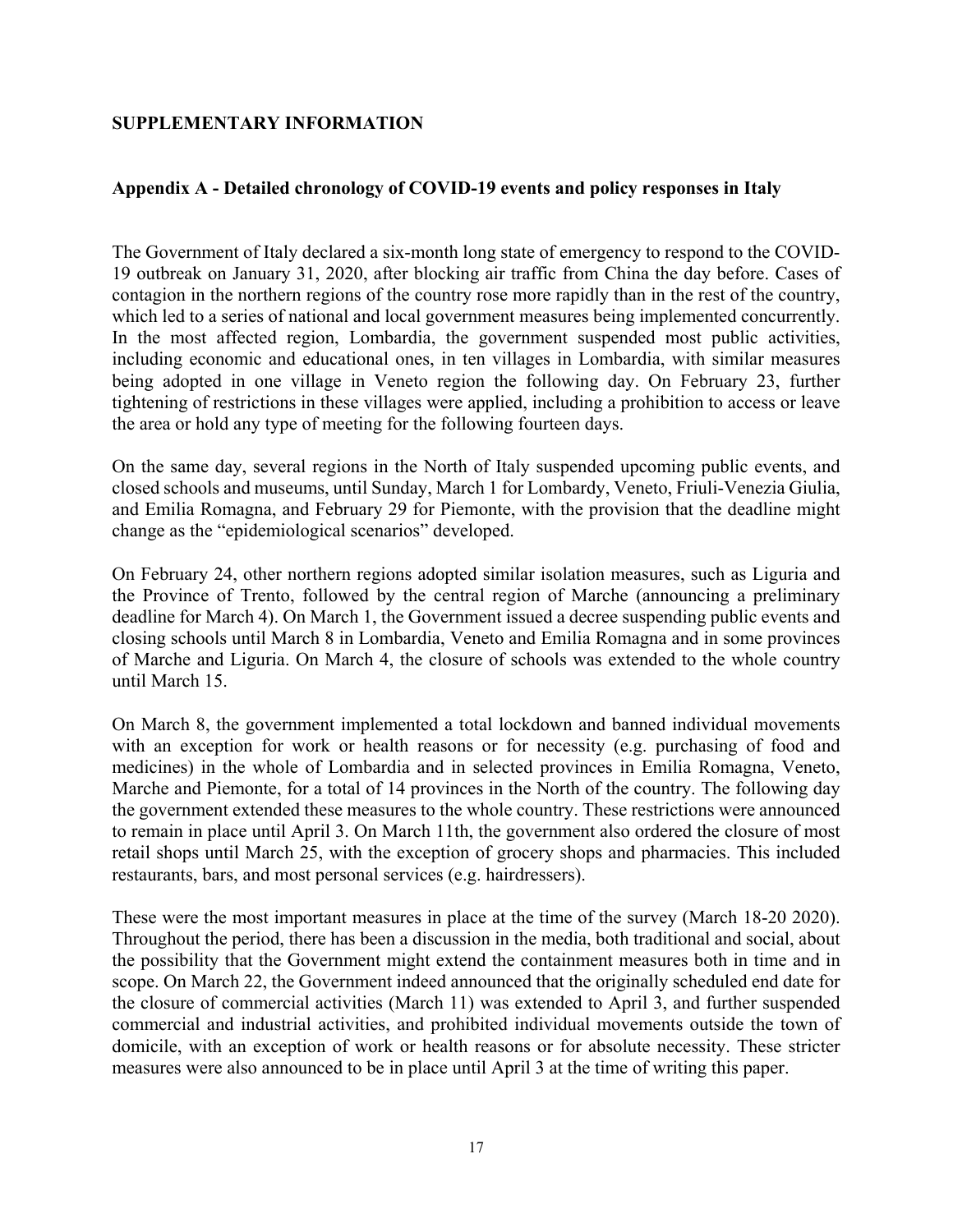## **Table SI1. Timeline of COVID-19 epidemic and policy responses in Italy**

| Date         | Event                                                                                                                                                                                                                                                                                                        |
|--------------|--------------------------------------------------------------------------------------------------------------------------------------------------------------------------------------------------------------------------------------------------------------------------------------------------------------|
| $30$ -Jan-20 | Italy closes flights from China                                                                                                                                                                                                                                                                              |
| $31-Jan-20$  | First two cases of COVID-19 diagnosed in Rome                                                                                                                                                                                                                                                                |
| $31-Jan-20$  | Government declares state of emergency                                                                                                                                                                                                                                                                       |
| 21-Feb-20    | First cases of community transmission reported in Lombardia and Veneto;<br>first COVID-19 death (in Vo', Veneto)                                                                                                                                                                                             |
| $21$ -Feb-20 | Most public activities suspended in outbreak areas in Lombardia and (the<br>following day) in Veneto                                                                                                                                                                                                         |
| 23-Feb-20    | Complete lockdown of outbreak areas in Lombardia and Veneto                                                                                                                                                                                                                                                  |
| 24-Feb-20    | Schools closed in Lombardia, Veneto, Friuli-Venezia Giulia, Emilia<br>Romagna and (on the following days) Liguria and Marche                                                                                                                                                                                 |
| $4-Mar-20$   | Schools closure extended to the whole country, announced until March 15th                                                                                                                                                                                                                                    |
| 8-Mar-20     | Lockdown ("stay at home" measures) declared for Lombardia and 14<br>Provinces in Veneto, Emilia Romagna, Piemonte and Marche                                                                                                                                                                                 |
| 9-Mar-20     | Lockdown ("stay at home" measures) extended to the whole country until<br>April 3rd                                                                                                                                                                                                                          |
| $11-Mar-20$  | Government ordered closure of most retail stores (exceptions included<br>groceries and pharmacies), restaurants and bars, as well as most personal<br>services until March 25.                                                                                                                               |
| 19-Mar-20    | Italy surpasses China as the country with the most reported COVID-19<br>deaths                                                                                                                                                                                                                               |
| 22-Mar-20    | Government suspended all non-essential economic activities until April 3rd.<br>It also prohibited individual movements outside people's town of domicile<br>(with the exception of work- and health-related reasons or in case of absolute<br>urgency). All these measures are put in place until April 3rd. |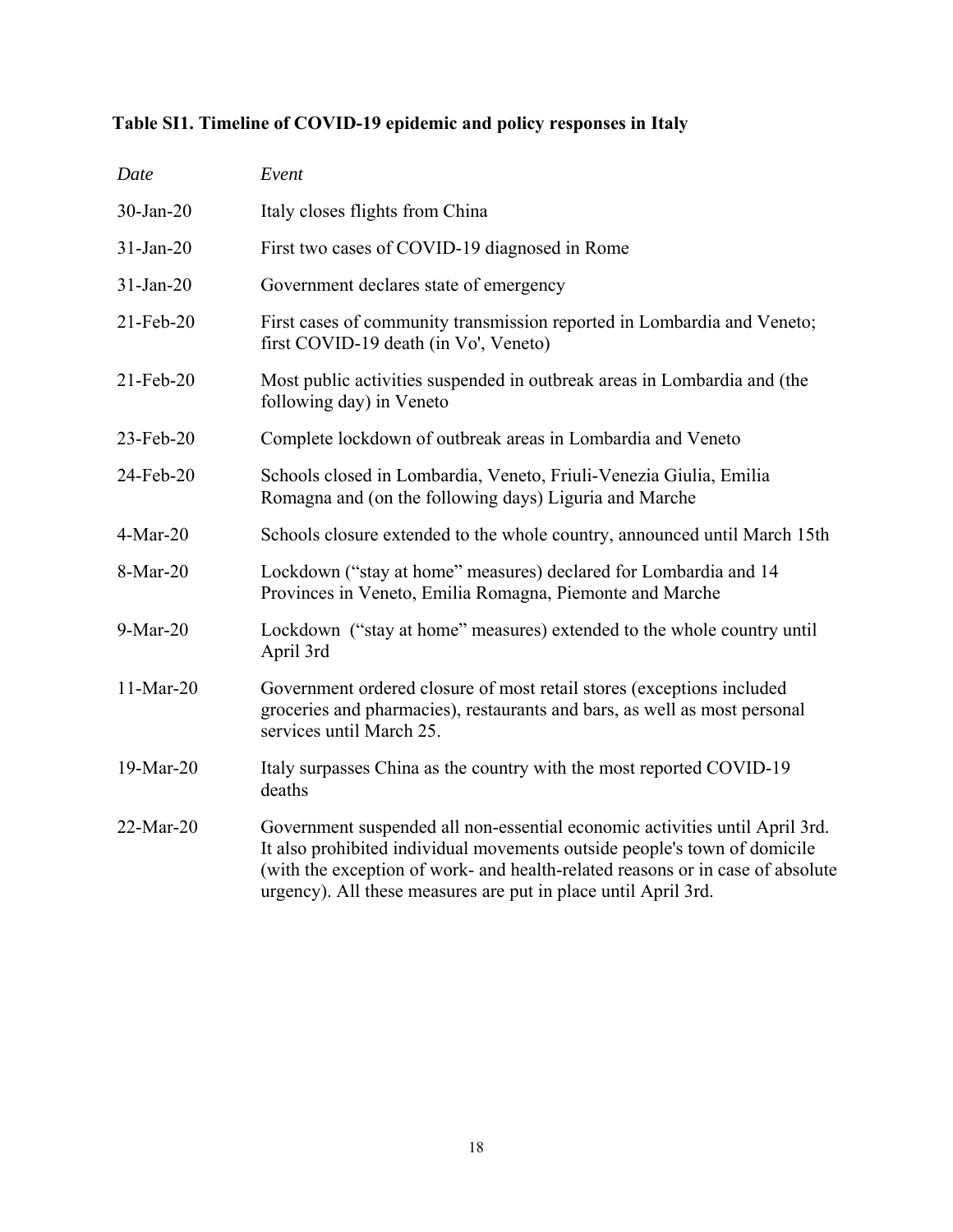## **Appendix B - Survey questions**

List of survey questions. Original Italian (English translation below)

## **1. Per prevenire il contagio, quali di questi comportamenti quotidiani sta adottando?**

[Rotazione tipo: random]

- a. mi lavo le mani molto spesso
- b. vado in giro con la mascherina
- c. non stringo più la mano a nessuno
- d. cerco di stare a distanza dalle persone
- e. non frequento luoghi affollati
- f. vado il meno possibile nei supermercati
- g. non mi incontro più con gli amici
- h. non mi incontro più con i parenti che non vivono con me
- i. non esco di casa salvo urgenze

[Fine rotazione]

- j. nessuno di questi
- k. preferisco non rispondere

**2. Il Governo ha annunciato una serie di misure temporanee di autoisolamento per fronteggiare l'emergenza coronavirus, il cosiddetto decreto "io sto a casa". Si ricorda fino a che data resteranno in vigore queste misure?** 

[Inserire data: dd/mm/yyyy]

#### **3. La data di scadenza delle misure "io sto a casa" annunciata dal Governo è il 3 aprile. Secondo Lei queste misure:**

- a. Termineranno nella data prevista
- b. Verranno prorogate di qualche settimana
- c. Verranno prorogate di qualche mese
- d. Verranno prorogate a tempo indefinito, fino a quando sarà ritenuto necessario

[Le prossime tre domande vengono presentate in ordine casuale]

#### **4. Se le misure di autoisolamento dovessero essere prorogate di qualche settimana oltre**

**la scadenza del 3 aprile, quale di queste opzioni descrive meglio ciò che lei pensa di fare:** 

- a. Aumenterei significativamente il mio autoisolamento
- b. Aumenterei in qualche misura il mio autoisolamento
- c. Continuerei con i miei comportamenti attuali
- d. Ridurrei in qualche misura il mio autoisolamento
- e. Potrei decidere di non rispettare più le regole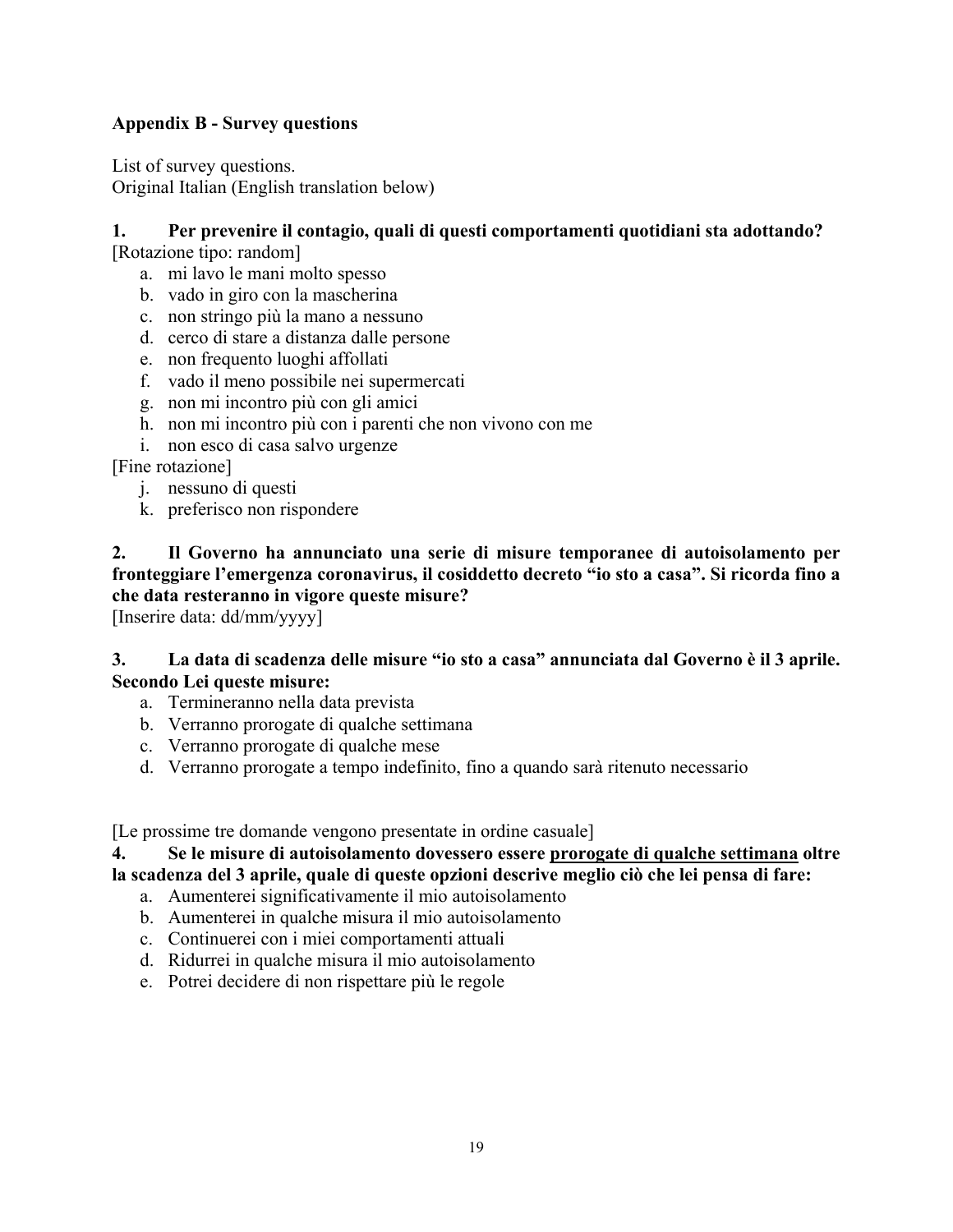**5. Se le misure di autoisolamento dovessero essere prorogate di qualche mese oltre la scadenza del 3 aprile, quale di queste opzioni descrive meglio ciò che lei pensa di fare:** 

- a. Aumenterei significativamente il mio autoisolamento
- b. Aumenterei in qualche misura il mio autoisolamento
- c. Continuerei con i miei comportamenti attuali
- d. Ridurrei in qualche misura il mio autoisolamento
- e. Potrei decidere di non rispettare più le regole

**6. Se le misure di autoisolamento dovessero essere prorogate a tempo indefinito oltre la scadenza del 3 aprile,fino a quando sarà ritenuto necessario, quale di queste opzioni descrive meglio ciò che lei pensa di fare:** 

- a. Aumenterei significativamente il mio autoisolamento
- b. Aumenterei in qualche misura il mio autoisolamento
- c. Continuerei con i miei comportamenti attuali
- d. Ridurrei in qualche misura il mio autoisolamento
- e. Potrei decidere di non rispettare più le regole

[*Fine randomizzazione*]

### **ENGLISH TRANSLATION**

#### **1. To prevent contagion, which of these everyday behaviours are you adopting?**

- a. I very often wash my hands
- b. I walk around with a mask
- c. I don't shake hands anymore
- d. I try to keep a safe distance from people
- e. I do not go to crowded places
- f. I go to supermarkets as seldom as possible
- g. I no longer meet with friends
- h. I no longer meet with relatives who do not live with me
- i. I do not leave home except in an emergency
- j. none of these
- k. I prefer not to answer

**2. The Government announced and enacted a series of policies to address the COVID19 emergency, in particular the presidential decree known as "I stay at home". Do you remember until what date the social isolation measures are in place?**  [enter date here]

### **3. The end of the "Stay at home" measures is set on April 3 2020. In your opinion, these measures:**

- a. will actually end on the announced date
- b. will be extended for a few additional weeks
- c. will be extended for a few additional months
- d. will be extended indefinitely, until deemed necessary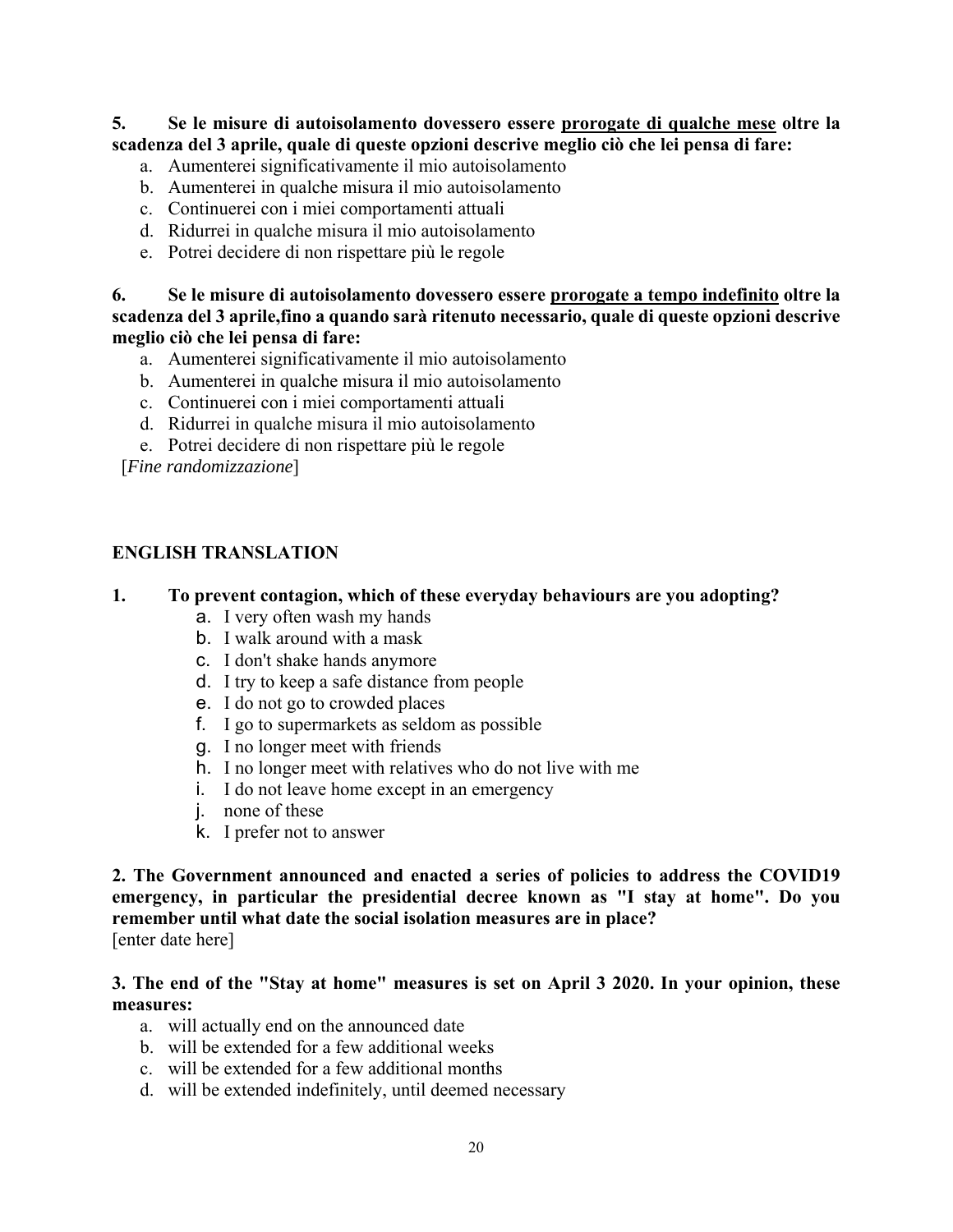[the next three questions three questions are in random order for each respondent]

## **4. If the self-isolation measures are extended for a few additional weeks after April 3, which of these options best represents what you plan to do:**

- a. I would significantly increase my isolation
- b. I would somewhat increase my isolation
- c. I would continue in my current behavior
- d. I would somewhat reduce my isolation
- e. I might decide not to comply with the rules

### **5. If the self-isolation measures are extended for a few additional months after April 3, which of these options best represents what you plan to do:**

- a. I would significantly increase my isolation
- b. I would somewhat increase my isolation
- c. I would continue in my current behavior
- d. I would somewhat reduce my isolation
- e. I might decide not to comply with the rules

## **6. If the self-isolation measures are extended indefinitely after April 3, until deemed necessary, which of these options best represents what you plan to do:**

- a. I would significantly increase my isolation
- b. I would somewhat increase my isolation
- c. I would continue in my current behavior
- d. I would somewhat reduce my isolation
- e. I might decide not to comply with the rules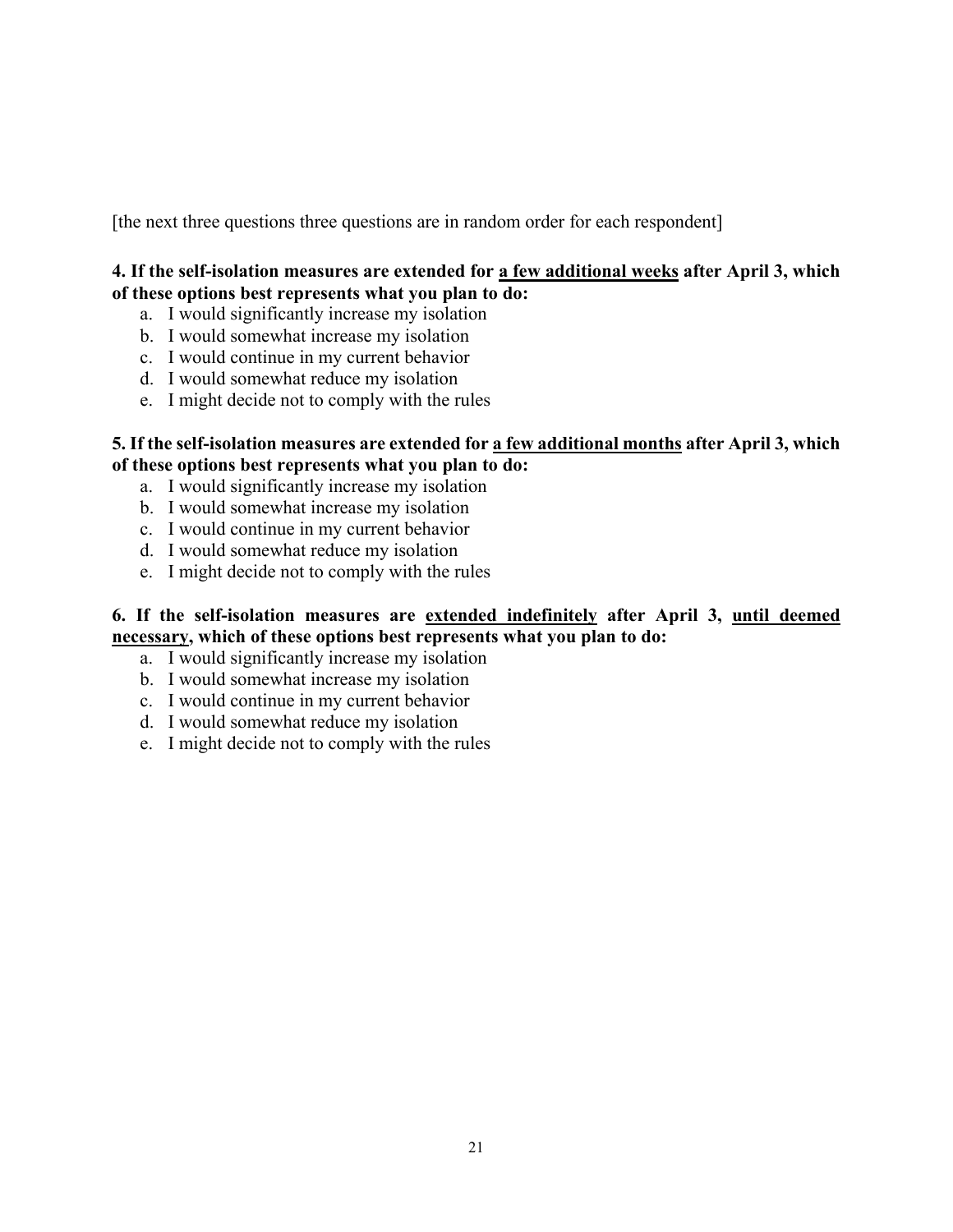## **Appendix C - Figures and Tables**

|                            | Full sample | Age 18-59 | Age $60+$ | Red Zone | Rest of the<br>country | Lombardia |
|----------------------------|-------------|-----------|-----------|----------|------------------------|-----------|
| Women                      | 51.9%       | 50.2%     | 55.7%     | 50.0%    | 50.9%                  | 54.0%     |
| Age                        | 50.7        | 41.2      | 70.6      | 50.7     | 50.8                   | 53.4      |
| Completed high school      | 66.2%       | 66.8%     | 64.9%     | 62.8%    | 68.7%                  | 60.3%     |
| College degree             | 19.2%       | 23.4%     | $10.4\%$  | 19.7%    | 18.8%                  | 23.4%     |
| Lives alone                | 13.2%       | 12.0%     | 15.8%     | 12.8%    | 13.5%                  | 8.2%      |
| Lives with parents         | 11.7%       | 17.0%     | $0.6\%$   | $12.4\%$ | 11.2%                  | 12.0%     |
| Married                    | 63.3%       | 56.9%     | 76.7%     | 63.8%    | 62.9%                  | 74.2%     |
| Has children               | 64.1%       | 52.1%     | 89.2%     | 63.4%    | 64.6%                  | 67.4%     |
| Employed                   | 53.1%       | 69.7%     | 18.7%     | 55.5%    | 51.4%                  | 53.3%     |
| Economically disadvantaged | 55.4%       | 55.1%     | 56.0%     | 52.5%    | 57.4%                  | 50.6%     |
| Age $60+$                  | 32.3%       |           |           | 32.7%    | 32.1%                  | 39.1%     |
| Lives in Red Zone          | 41.7%       | 41.5%     | 42.2%     |          |                        |           |
| Lives in Lombardia         | 17.6%       | 15.8%     | 21.2%     | 42.1%    |                        |           |
| N                          | 894         | 583       | 311       | 356      | 538                    | 149       |

|  | Table SI2: Socio-demographic characteristics of the survey sample |  |
|--|-------------------------------------------------------------------|--|
|  |                                                                   |  |

**Notes:** The table reports the average age of the participants as well as percentages of participants belonging to various sub-categories. Red Zone includes residents of the following regions: Emilia Romagna, Lombardia, Marche, Piemonte, Veneto. We used sampling weights to adjust these statistics.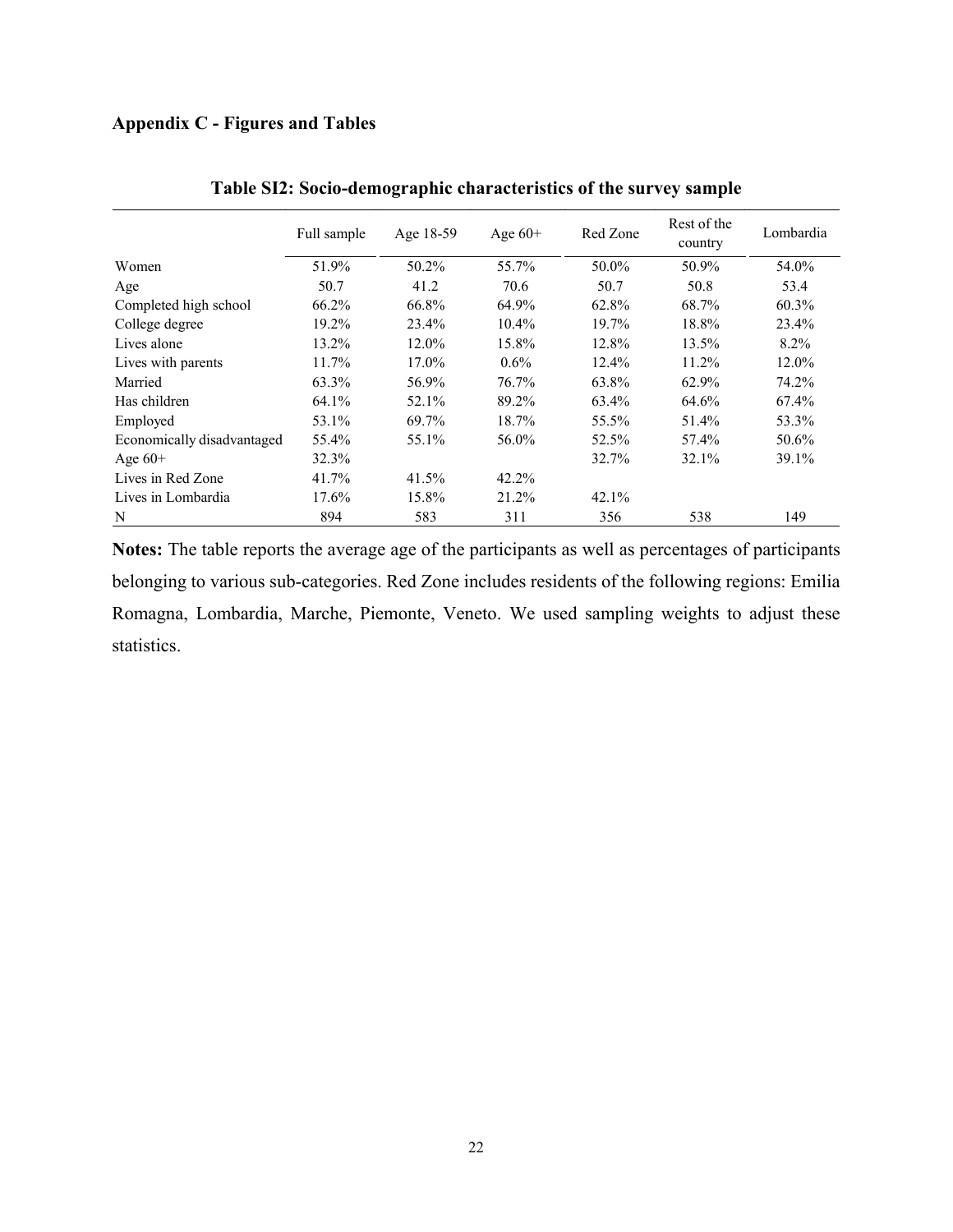|                            | Partial<br>compliers | Full compliers |
|----------------------------|----------------------|----------------|
| Women                      | 46.4%                | 57.4%          |
| Age                        | 49.4                 | 52.3           |
| Completed high school      | 64.9%                | 67.6%          |
| College degree             | 18.5%                | 19.4%          |
| Lives alone                | 15.9%                | 9.9%           |
| Lives with parents         | 12.7%                | 10.8%          |
| Married                    | 59.3%                | 67.8%          |
| Has children               | 64.0%                | 65.8%          |
| Employed                   | 56.2%                | 49.5%          |
| Economically disadvantaged | 59.4%                | 51.2%          |
| Age $60+$                  | 29.2%                | 36.3%          |
| Lives in Red Zone          | 40.8%                | 43.5%          |
| Lives in Lombardia         | 18.8%                | 16.5%          |
| N                          | 409                  | 476            |

**Table SI3: Socio-demographic characteristics of "full compliers" and "partial compliers"** 

**Notes:** "Full compliers" are respondents who declared they adopted all six measures of social distancing included in Question 1. "Partial compliers" are those who adopted fewer than six measures.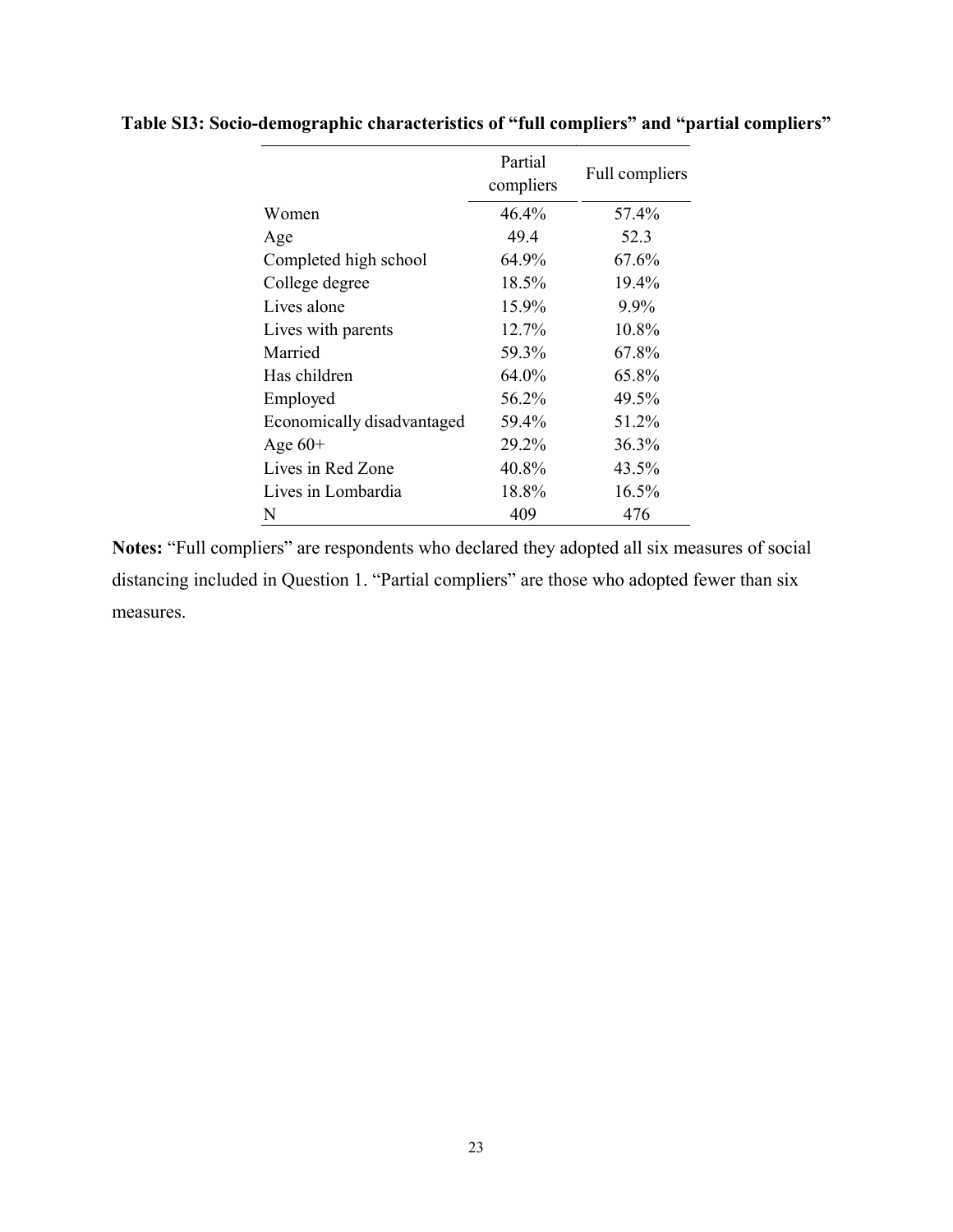**Figure SI1: Knowledge of end date of current self-isolation measures** 



**Figure SI2: Reported number of social distancing measures adopted since the start of the COVID-19 epidemic**